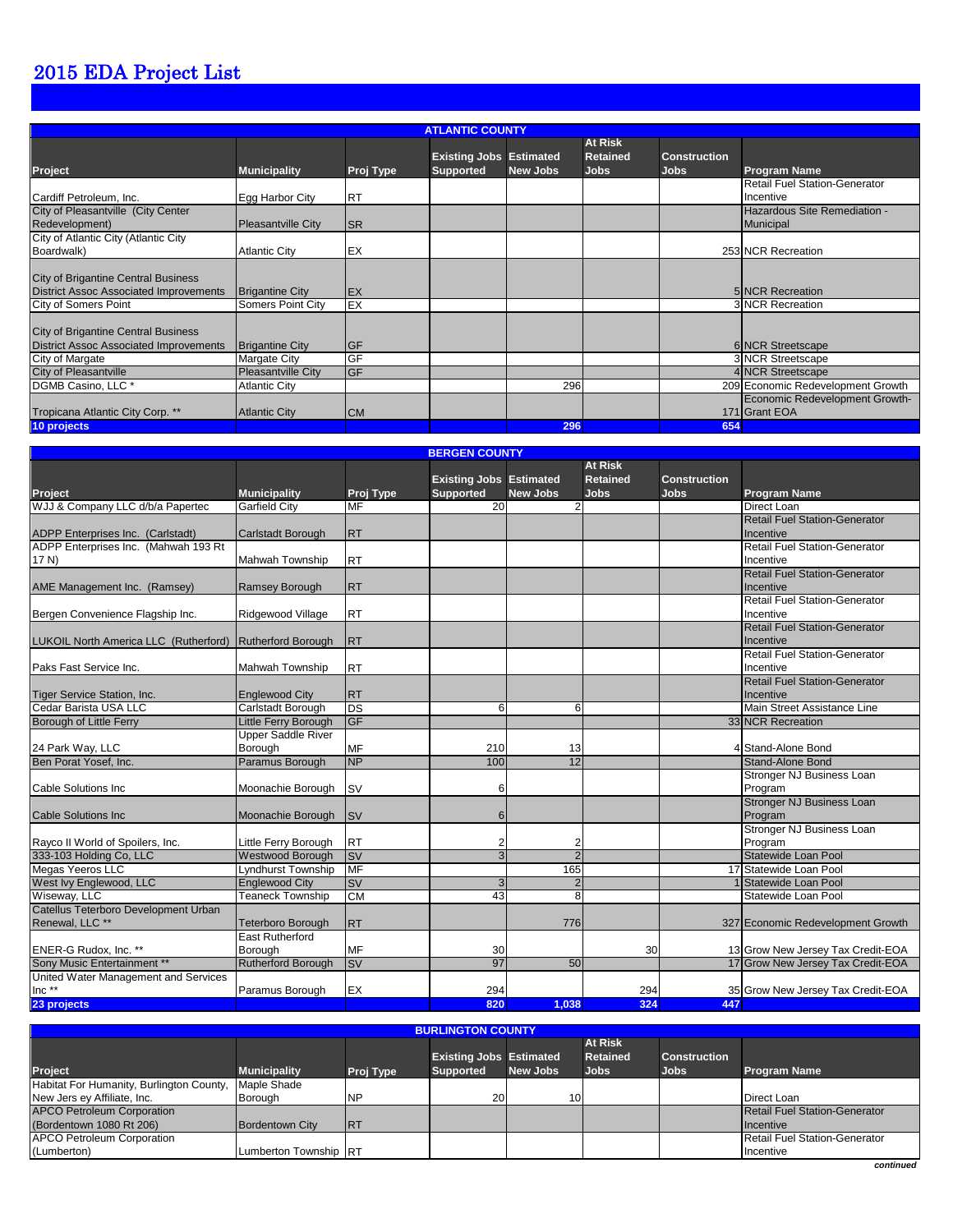| <b>BURLINGTON COUNTY (continued)</b>               |                                 |                  |                                |                 |                            |                     |                                                   |  |  |
|----------------------------------------------------|---------------------------------|------------------|--------------------------------|-----------------|----------------------------|---------------------|---------------------------------------------------|--|--|
|                                                    |                                 |                  | <b>Existing Jobs Estimated</b> |                 | <b>At Risk</b><br>Retained | <b>Construction</b> |                                                   |  |  |
| <b>Project</b>                                     | <b>Municipality</b>             | <b>Proj Type</b> | <b>Supported</b>               | <b>New Jobs</b> | <b>Jobs</b>                | <b>Jobs</b>         | <b>Program Name</b>                               |  |  |
| APCO Petroleum Corporation (Marlton)               | Evesham Township                | <b>IRT</b>       |                                |                 |                            |                     | <b>Retail Fuel Station-Generator</b><br>Incentive |  |  |
| <b>APCO Petroleum Corporation</b>                  |                                 |                  |                                |                 |                            |                     | <b>Retail Fuel Station-Generator</b>              |  |  |
| (Tabernacle)                                       | Tabernacle Township RT          |                  |                                |                 |                            |                     | Incentive                                         |  |  |
| G&B Business Associates, Inc.                      | <b>IFlorence Township</b>       | <b>IRT</b>       |                                |                 |                            |                     | <b>Retail Fuel Station-Generator</b><br>Incentive |  |  |
| LUKOIL North America LLC (Mt Laurel)               | <b>Mount Laurel</b><br>Township | <b>IRT</b>       |                                |                 |                            |                     | <b>Retail Fuel Station-Generator</b><br>Incentive |  |  |
| Township of Southampton (Former<br>Stokes Cannery) | Southampton<br>Township         | <b>ISR</b>       |                                |                 |                            |                     | Hazardous Site Remediation -<br>Municipal         |  |  |
| Association Headquarters, Inc. **                  | <b>Mount Laurel</b><br>Township | <b>SV</b>        | 175                            | 60              | 175                        |                     | 15 Grow New Jersey Tax Credit-EOA                 |  |  |
| 9 projects                                         |                                 |                  | 195                            | 70              | 175                        | (15)                |                                                   |  |  |

|                                                         |                           |           | <b>CAMDEN COUNTY</b>           |                 |                 |                     |                                      |
|---------------------------------------------------------|---------------------------|-----------|--------------------------------|-----------------|-----------------|---------------------|--------------------------------------|
|                                                         |                           |           |                                |                 | <b>At Risk</b>  |                     |                                      |
|                                                         |                           |           | <b>Existing Jobs Estimated</b> |                 | <b>Retained</b> | <b>Construction</b> |                                      |
| <b>Project</b>                                          | <b>Municipality</b>       | Proj Type | <b>Supported</b>               | <b>New Jobs</b> | <b>Jobs</b>     | <b>Jobs</b>         | <b>Program Name</b>                  |
|                                                         |                           |           |                                |                 |                 |                     |                                      |
| DA Barrett RE LLC                                       | Haddonfield Borough SV    |           | 6                              | 6               |                 |                     | New Jersey Business Growth Fund      |
|                                                         |                           |           |                                |                 |                 |                     |                                      |
| Ellis Real Estate Holdings, LLC                         | <b>Gloucester City</b>    | <b>RH</b> | $\overline{2}$                 | $\mathbf 1$     |                 |                     | New Jersey Business Growth Fund      |
| Jersey GM Stevens Enterprises LLC and                   |                           |           |                                |                 |                 |                     |                                      |
| Table Top Fashions, Inc.                                | Gloucester Township SV    |           | 12                             | 5               |                 |                     | New Jersey Business Growth Fund      |
|                                                         |                           |           |                                |                 |                 |                     |                                      |
| R & W Investments and Technitool Inc                    | <b>Berlin Township</b>    | <b>MF</b> | 15                             | 3               |                 |                     | New Jersey Business Growth Fund      |
| <b>Cooperative Business Assistance</b>                  |                           |           |                                |                 |                 |                     |                                      |
| Corporation                                             | Camden City               | <b>NP</b> |                                | 7               |                 |                     | Direct Loan                          |
|                                                         |                           |           |                                |                 |                 |                     | Economic Recovery Board -            |
| Broadway Housing Partners LLC **                        | <b>Camden City</b>        | <b>HS</b> |                                | 26              |                 |                     | 108 Camden                           |
|                                                         |                           |           |                                |                 |                 |                     | Economic Recovery Board -            |
| <b>Broadway Housing Partners LLC</b>                    | Camden City               | <b>HS</b> |                                |                 |                 |                     | Camden                               |
|                                                         |                           |           |                                |                 |                 |                     | Economic Recovery Board -            |
| Camden Coalition of Healthcare Providers Camden City    |                           | <b>NP</b> | 80                             | 17              |                 |                     | Camden                               |
| Trinity Live Entertainment and Events,                  |                           |           |                                |                 |                 |                     | Economic Recovery Board -            |
| <b>LLC</b>                                              | <b>Camden City</b>        | <b>SV</b> |                                | 2               |                 |                     | Camden                               |
|                                                         |                           |           |                                |                 |                 |                     | <b>Retail Fuel Station-Generator</b> |
| APCO Petroleum Corporation (Voorhees) Voorhees Township |                           | <b>RT</b> |                                |                 |                 |                     | Incentive                            |
|                                                         |                           |           |                                |                 |                 |                     | Hazardous Site Remediation -         |
| Grove I Partnership                                     | Haddonfield Borough SR    |           |                                |                 |                 |                     | Commercial                           |
|                                                         |                           |           |                                |                 |                 |                     | Hazardous Site Remediation -         |
| <b>Raymond Porutski</b>                                 | <b>Waterford Township</b> | <b>SR</b> |                                |                 |                 |                     | Commercial                           |
| Borough of National Park (Robert                        |                           |           |                                |                 |                 |                     | Hazardous Site Remediation -         |
| Hawthorne Landfill)                                     | Gloucester Township       | <b>SR</b> |                                |                 |                 |                     | Municipal                            |
| <b>LEAP Academy University Charter</b>                  |                           |           |                                |                 |                 |                     |                                      |
| School, Inc.                                            | <b>Camden City</b>        | <b>NP</b> | 134                            | $\overline{2}$  |                 |                     | <b>Stand-Alone Bond</b>              |
| <b>MSC State &amp; River LLC</b>                        | <b>Camden City</b>        | NP        | 48                             | 38              |                 |                     | 224 Stand-Alone Bond                 |
|                                                         | Pennsauken                |           |                                |                 |                 |                     |                                      |
| Ragmen LLC                                              | Township                  | <b>CM</b> | 48                             | $\overline{2}$  |                 |                     | Statewide Loan Pool                  |
| WebiMax LLC <sup>*</sup>                                | Camden                    |           | 103                            | $\overline{21}$ | 50              |                     | 1 EOA Grow NJ                        |
|                                                         |                           |           |                                |                 |                 |                     | Economic Redevel Growth-Tax          |
| <b>Broadway Housing Partners LLC</b>                    | <b>Camden City</b>        | <b>SV</b> |                                | 15              |                 |                     | 57 Credit-EOA                        |
|                                                         | Pennsauken                |           |                                |                 |                 |                     |                                      |
| Dicalite Management Group, Inc. **                      | Township                  | <b>MF</b> |                                | 36              |                 |                     | 4 Grow New Jersey Tax Credit-EOA     |
| Plastics Consulting and Manufacturing                   |                           |           |                                |                 |                 |                     |                                      |
| Company, Inc and Science Pump                           |                           |           |                                |                 |                 |                     |                                      |
| Corporation **                                          | <b>Camden City</b>        | <b>MF</b> | 20                             | 8               | 20              |                     | 7 Grow New Jersey Tax Credit-EOA     |
| The Cooper Health System **                             | <b>Camden City</b>        | NP        | 353                            | 19              | 353             |                     | 24 Grow New Jersey Tax Credit-EOA    |
| 21 projects                                             |                           |           | 822                            | 208             | 423             | 425                 |                                      |

|                                         | <b>CAPE MAY COUNTY</b> |            |                                |                 |                 |                     |                                 |  |  |  |
|-----------------------------------------|------------------------|------------|--------------------------------|-----------------|-----------------|---------------------|---------------------------------|--|--|--|
|                                         |                        |            |                                |                 | <b>At Risk</b>  |                     |                                 |  |  |  |
|                                         |                        |            | <b>Existing Jobs Estimated</b> |                 | <b>Retained</b> | <b>Construction</b> |                                 |  |  |  |
| <b>Project</b>                          | <b>Municipality</b>    | Proj Type  | <b>Supported</b>               | <b>New Jobs</b> | <b>Jobs</b>     | <b>Jobs</b>         | <b>Program Name</b>             |  |  |  |
|                                         |                        |            |                                |                 |                 |                     |                                 |  |  |  |
| The Kings Cottage Enterprises           | Cape May City          | <b>SV</b>  |                                |                 |                 |                     | New Jersey Business Growth Fund |  |  |  |
| Greater Wildwoods Tourism Improvement   |                        |            |                                |                 |                 |                     |                                 |  |  |  |
| and Development                         | Wildwood City          | <b>ISV</b> | 14                             |                 |                 |                     | Community Economic Development  |  |  |  |
| Cape May City                           | Cape May City          | EX         |                                |                 |                 |                     | 18 NCR Recreation               |  |  |  |
| Sea Isle City (Landis Avenue) (Landis   |                        |            |                                |                 |                 |                     |                                 |  |  |  |
| Avenue) (Lan (Landis Avenue)            | Sea Isle City          | <b>IGF</b> |                                |                 |                 |                     | 12 NCR Streetscape              |  |  |  |
| Malusa and Sons, Inc. and Antonio       |                        |            |                                |                 |                 |                     | Stronger NJ Business Loan       |  |  |  |
| Malusa and Franc and Frances Malusa     | <b>Wildwood City</b>   | <b>RT</b>  |                                | 12              |                 |                     | 11 Program                      |  |  |  |
| Atlantis O.C. Holding Limited Liability |                        |            |                                |                 |                 |                     |                                 |  |  |  |
| Company                                 | Ocean City City        | <b>ISV</b> | 14 <sub>1</sub>                |                 |                 |                     | Statewide Loan Pool             |  |  |  |
| <b>6 projects</b>                       |                        |            | 28                             | 16              |                 | 41                  |                                 |  |  |  |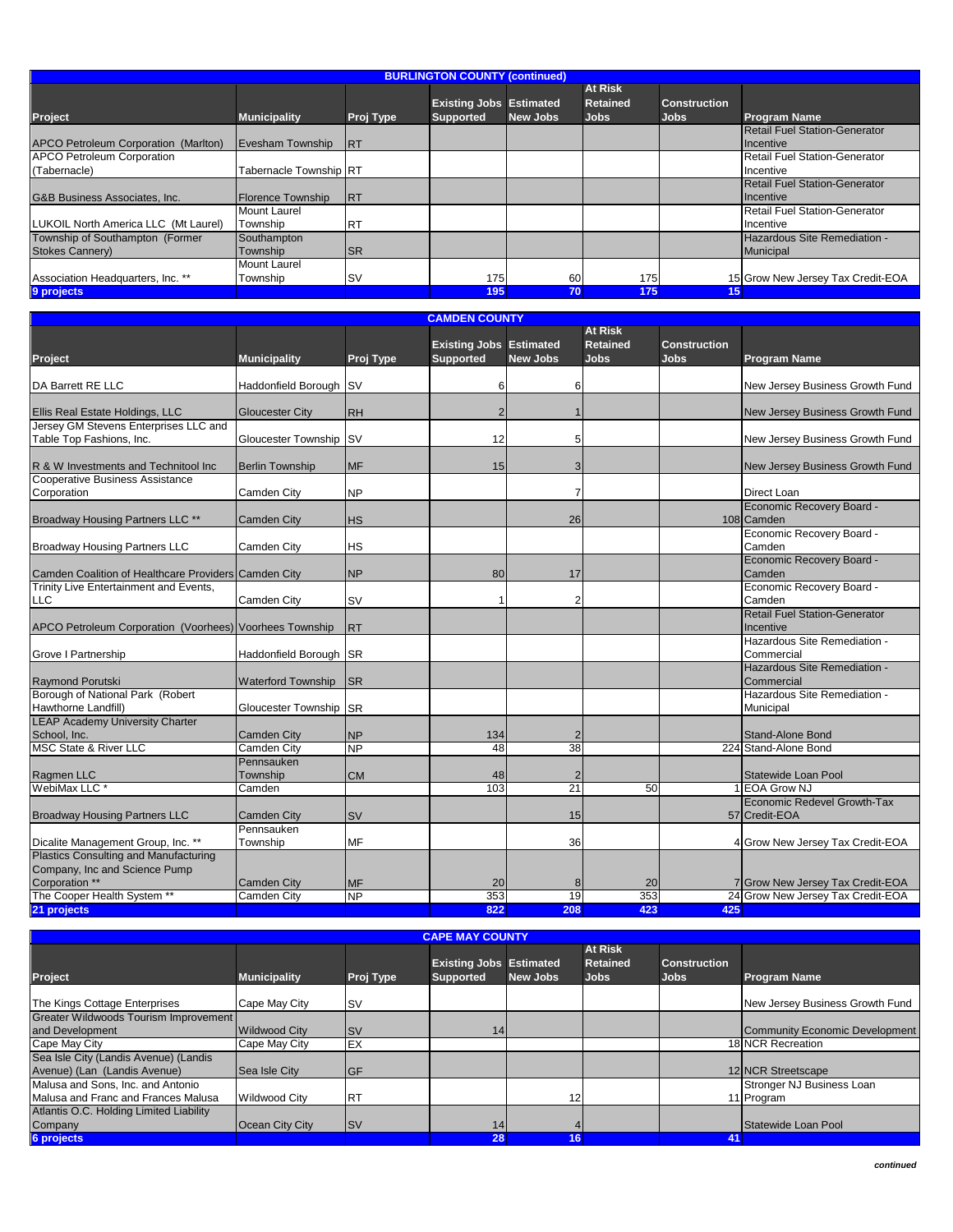| <b>CUMBERLAND COUNTY</b>                   |                       |            |                                |                 |                 |                     |                                   |  |  |
|--------------------------------------------|-----------------------|------------|--------------------------------|-----------------|-----------------|---------------------|-----------------------------------|--|--|
|                                            |                       |            |                                |                 | <b>At Risk</b>  |                     |                                   |  |  |
|                                            |                       |            | <b>Existing Jobs Estimated</b> |                 | <b>Retained</b> | <b>Construction</b> |                                   |  |  |
| <b>Project</b>                             | <b>Municipality</b>   | Proj Type  | <b>Supported</b>               | <b>New Jobs</b> | <b>Jobs</b>     | <b>Jobs</b>         | <b>Program Name</b>               |  |  |
|                                            |                       |            |                                |                 |                 |                     | Retail Fuel Station-Generator     |  |  |
| South Vineland Petroleum, Inc.             | Vineland City         | İRT        |                                |                 |                 |                     | Incentive                         |  |  |
|                                            |                       |            |                                |                 |                 |                     | Hazardous Site Remediation -      |  |  |
| City of Millville ((Shones Auto Body))     | <b>Millville City</b> | <b>ISR</b> |                                |                 |                 |                     | Municipal                         |  |  |
| Millville Rescue Squad, Inc. d/b/a Medical |                       |            |                                |                 |                 |                     |                                   |  |  |
| Respons                                    | <b>Millville City</b> | <b>NP</b>  | 189                            |                 |                 |                     | Main Street Assistance Line       |  |  |
| Univision Communications Inc., and         |                       |            |                                |                 |                 |                     |                                   |  |  |
| Subsidiaries **                            | <b>Vineland City</b>  | <b>ISV</b> |                                | 70              |                 |                     | 20 Grow New Jersey Tax Credit-EOA |  |  |
| 4 projects                                 |                       |            | 189                            | 70              |                 | 20 <sup>°</sup>     |                                   |  |  |

#### **ESSEX COUNTY**

|                                                            |                            |           |                                |                 | <b>At Risk</b>  |                     |                                         |
|------------------------------------------------------------|----------------------------|-----------|--------------------------------|-----------------|-----------------|---------------------|-----------------------------------------|
|                                                            |                            |           | <b>Existing Jobs Estimated</b> |                 | <b>Retained</b> | <b>Construction</b> |                                         |
| <b>Project</b>                                             | <b>Municipality</b>        | Proj Type | <b>Supported</b>               | <b>New Jobs</b> | <b>Jobs</b>     | <b>Jobs</b>         | <b>Program Name</b>                     |
|                                                            |                            |           |                                |                 |                 |                     |                                         |
| Ancyma, Inc.                                               | Maplewood Township DS      |           | 30                             | 20              |                 |                     | <b>Direct Loan</b>                      |
| <b>Community Asset Preservation</b>                        |                            |           |                                |                 |                 |                     |                                         |
| Corporation                                                | <b>Newark City</b>         | <b>NP</b> | 5                              | 4               |                 |                     | <b>Direct Loan</b>                      |
|                                                            |                            |           |                                |                 |                 |                     |                                         |
| RLK Realty LLC and Flame Cut Steel Inc. Irvington Township |                            | <b>MF</b> |                                | 6               |                 |                     | <b>Direct Loan</b>                      |
|                                                            |                            |           |                                |                 |                 |                     | Hazardous Site Remediation -            |
| <b>Hampton Hills Associates</b>                            | <b>Newark City</b>         | <b>SR</b> |                                |                 |                 |                     | Commercial                              |
| Hampton Hills Associates (Hampton Hill                     |                            |           |                                |                 |                 |                     | Hazardous Site Remediation -            |
| Apartments)                                                | <b>Newark City</b>         | <b>SR</b> |                                |                 |                 |                     | Commercial                              |
| Eastern Nursing Services I, Inc. and                       |                            |           |                                |                 |                 |                     |                                         |
| Eastern Nursing Services II, Inc.                          | <b>Newark City</b>         | <b>RH</b> | 13                             |                 |                 |                     | Main Street Assistance Line             |
| The Housing Authority of the City of                       |                            |           |                                |                 |                 |                     |                                         |
| <b>Newark</b>                                              | <b>Newark City</b>         | EX        |                                |                 |                 |                     | 37 NCR Recreation                       |
| <b>Uncommon Properties VI, LLC</b>                         | <b>Newark City</b>         | <b>NP</b> |                                | 88              |                 |                     | 30 Stand-Alone Bond                     |
|                                                            |                            |           |                                |                 |                 |                     | Stronger NJ Business Loan               |
| Atlas Refinery, Inc.                                       | <b>Newark City</b>         | MF        | 18                             | 20              |                 |                     | Program                                 |
| 102 Dorsa, LLC                                             | <b>Livingston Township</b> | <b>SV</b> | 10                             | $\overline{6}$  |                 |                     | Statewide Loan Pool                     |
| <b>A&amp;H Holdings LLC</b>                                | <b>Newark City</b>         | <b>CM</b> |                                | 16              |                 |                     | Statewide Loan Pool                     |
|                                                            |                            |           |                                |                 |                 |                     |                                         |
| Phone.com, Inc.                                            | <b>Newark City</b>         | <b>TC</b> | 14                             | 16              |                 |                     | <b>Edison Innovation VC Growth Fund</b> |
| Prudential Financial Inc., and/or Affiliates               |                            |           |                                |                 |                 |                     | Urban Transit Hub Tax Credit            |
|                                                            | <b>Newark</b>              |           |                                | 400             |                 |                     | 1343 Program                            |
| <b>TDAF I Pru Hotel Urban Renewal</b>                      |                            |           |                                |                 |                 |                     |                                         |
| Company LLC <sup>*</sup>                                   | <b>Newark</b>              |           |                                | 105             |                 |                     | 145 Economic Redevelopment Growth       |
| Washington Street University Housing                       |                            |           |                                |                 |                 |                     | Economic Redevel Growth-Tax             |
| Assoc., LLC **                                             | <b>Newark City</b>         | <b>SV</b> |                                |                 |                 |                     | 200 Credit-EOA                          |
| Schenker, Inc. **                                          | <b>Newark City</b>         | <b>TP</b> | 90                             | 25              | 90              |                     | Grow New Jersey Tax Credit-EOA          |
| 16 projects                                                |                            |           | 182                            | 706             | 90              | 1,755               |                                         |

|                                           | <b>GLOUCESTER COUNTY</b> |            |                                |                 |                 |                     |                                      |  |  |  |  |
|-------------------------------------------|--------------------------|------------|--------------------------------|-----------------|-----------------|---------------------|--------------------------------------|--|--|--|--|
|                                           |                          |            |                                |                 | <b>At Risk</b>  |                     |                                      |  |  |  |  |
|                                           |                          |            | <b>Existing Jobs Estimated</b> |                 | <b>Retained</b> | <b>Construction</b> |                                      |  |  |  |  |
| <b>Project</b>                            | <b>Municipality</b>      | Proj Type  | <b>Supported</b>               | <b>New Jobs</b> | <b>Jobs</b>     | <b>Jobs</b>         | <b>Program Name</b>                  |  |  |  |  |
|                                           | Washington               |            |                                |                 |                 |                     | <b>Retail Fuel Station-Generator</b> |  |  |  |  |
| Washington Petroleum, Inc.                | Township                 | <b>RT</b>  |                                |                 |                 |                     | Incentive                            |  |  |  |  |
| <b>Provident Group - Rowan Properties</b> |                          |            |                                |                 |                 |                     |                                      |  |  |  |  |
| L.L.C.                                    | Glassboro Borough        | <b>NP</b>  |                                | 22              |                 |                     | 378 Stand-Alone Bond                 |  |  |  |  |
|                                           | <b>West Deptford</b>     |            |                                |                 |                 |                     |                                      |  |  |  |  |
| <b>SETO MP Holdings, LLC</b>              | Township                 | OF         |                                |                 |                 |                     | Statewide Loan Pool                  |  |  |  |  |
|                                           | Washington               |            |                                |                 |                 |                     |                                      |  |  |  |  |
| <b>TDH Penn Properties LLC</b>            | Township                 | <b>OF</b>  |                                |                 |                 |                     | Statewide Loan Pool                  |  |  |  |  |
|                                           |                          |            |                                |                 |                 |                     | Economic Redevelopment Growth-       |  |  |  |  |
| CDIP Paulsboro, LLC **                    | Paulsboro Borough        | <b>RT</b>  |                                |                 |                 |                     | 100 Grant EOA                        |  |  |  |  |
| Liscio's Italian Bakery, Inc. **          | Glassboro Borough        | <b>IMF</b> | 216                            | 71              | <b>176</b>      |                     | 9 Grow New Jersey Tax Credit-EOA     |  |  |  |  |
| 6 projects                                |                          |            | 224                            | 98              | 176             | 487                 |                                      |  |  |  |  |

| <b>HUDSON COUNTY</b>                      |                      |            |                                |                 |                 |                     |                                      |  |  |  |
|-------------------------------------------|----------------------|------------|--------------------------------|-----------------|-----------------|---------------------|--------------------------------------|--|--|--|
|                                           |                      |            |                                |                 | <b>At Risk</b>  |                     |                                      |  |  |  |
|                                           |                      |            | <b>Existing Jobs Estimated</b> |                 | <b>Retained</b> | <b>Construction</b> |                                      |  |  |  |
| Project                                   | <b>Municipality</b>  | Proj Type  | <b>Supported</b>               | <b>New Jobs</b> | <b>Jobs</b>     | <b>Jobs</b>         | <b>Program Name</b>                  |  |  |  |
| 1013 Bergenline LLC                       | <b>Union City</b>    | <b>WS</b>  |                                |                 |                 |                     | Direct Loan                          |  |  |  |
| 2000 West Street. LLC                     | <b>Union City</b>    | <b>SV</b>  |                                | 10 <sub>1</sub> |                 |                     | <b>Direct Loan</b>                   |  |  |  |
| <b>SCF Realty III LLC</b>                 | <b>Bayonne City</b>  | MF         |                                |                 |                 |                     | Direct Loan                          |  |  |  |
| The Fred 101, LLC                         | Secaucus Town        | <b>IMF</b> |                                |                 |                 |                     | Direct Loan                          |  |  |  |
|                                           |                      |            |                                |                 |                 |                     | <b>Retail Fuel Station-Generator</b> |  |  |  |
| <b>Guriot Petroleum LLC</b>               | Jersey City          | <b>IRT</b> |                                |                 |                 |                     | Incentive                            |  |  |  |
|                                           |                      |            |                                |                 |                 |                     | <b>Retail Fuel Station-Generator</b> |  |  |  |
| <b>Holland Tunnel Service Center Inc.</b> | <b>Jersey City</b>   | <b>IRT</b> |                                |                 |                 |                     | Incentive                            |  |  |  |
|                                           | Weehawken            |            |                                |                 |                 |                     | Retail Fuel Station-Generator        |  |  |  |
| Lincoln Tiger LLC                         | Township             | <b>IRT</b> |                                |                 |                 |                     | Incentive                            |  |  |  |
| Harrison Redevelopment Agency (BDA-       |                      |            |                                |                 |                 |                     | Hazardous Site Remediation -         |  |  |  |
| <b>Frm Hartz Mount</b>                    | <b>Harrison Town</b> | <b>ISR</b> |                                |                 |                 |                     | Municipal                            |  |  |  |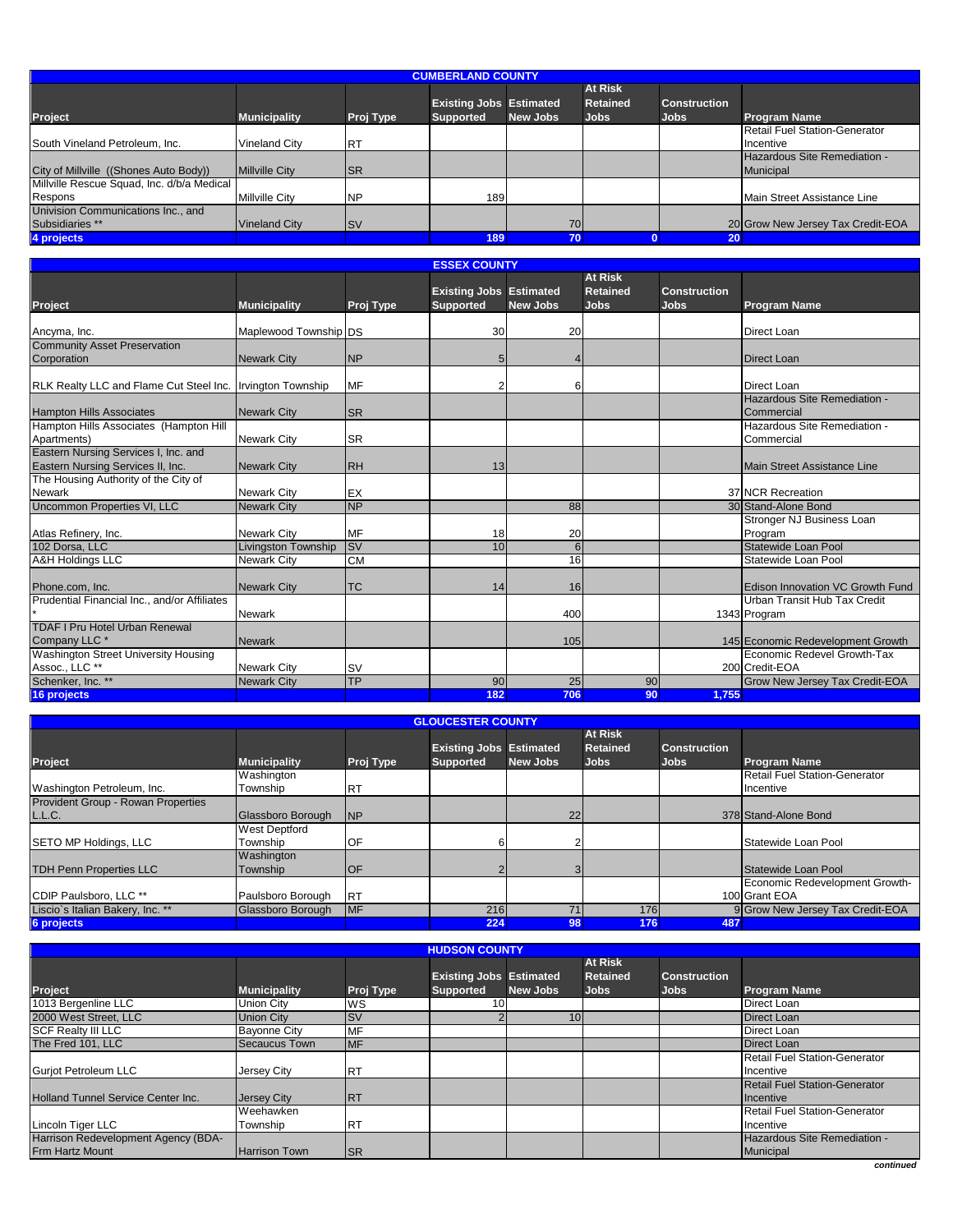| <b>HUDSON COUNTY (continued)</b>                                                        |                                          |                                                |                                                    |                 |                                           |                                    |                                                                        |  |  |
|-----------------------------------------------------------------------------------------|------------------------------------------|------------------------------------------------|----------------------------------------------------|-----------------|-------------------------------------------|------------------------------------|------------------------------------------------------------------------|--|--|
| Project                                                                                 | <b>Municipality</b>                      | Proj Type                                      | <b>Existing Jobs Estimated</b><br><b>Supported</b> | <b>New Jobs</b> | At Risk<br><b>Retained</b><br><b>Jobs</b> | <b>Construction</b><br><b>Jobs</b> | <b>Program Name</b>                                                    |  |  |
| Jersey City Redevelopment Agency (BDA<br>Pittsburgh Metal & Graphic)                    | Jersey City                              | <b>SR</b>                                      |                                                    |                 |                                           |                                    | Hazardous Site Remediation -<br>Municipal                              |  |  |
| Jersey City Redevelopment Agency (Berry<br>Lane Park) (BDA Hudson County<br>Chromate)   | <b>Jersey City</b>                       | <b>SR</b>                                      |                                                    |                 |                                           |                                    | Hazardous Site Remediation -<br>Municipal                              |  |  |
| Jersey City Redevelopment Agency (Berry<br>Lane Park) (BDA Summit Metals Comp.<br>Inc.) | Jersey City                              | <b>SR</b>                                      |                                                    |                 |                                           |                                    | Hazardous Site Remediation -<br>Municipal                              |  |  |
| Jersey City Redevelopment Agency                                                        | <b>Jersey City</b>                       | <b>GF</b>                                      |                                                    |                 |                                           |                                    | 39 NCR Recreation                                                      |  |  |
| City of Hoboken (City of Hoboken)                                                       | <b>Hoboken City</b>                      | GF                                             |                                                    |                 |                                           |                                    | 7 NCR Streetscape                                                      |  |  |
| Hudson Community Enterprises, Inc.                                                      | <b>Jersey City</b>                       | <b>NP</b>                                      | 475                                                | 30              |                                           |                                    | Stand-Alone Bond                                                       |  |  |
| The Fred 101. LLC                                                                       | Secaucus Town                            | <b>MF</b>                                      |                                                    | 251             |                                           |                                    | 28 Stand-Alone Bond                                                    |  |  |
| West Campus Housing, LLC                                                                | <b>Jersey City</b>                       | <b>NP</b>                                      |                                                    | 5               |                                           |                                    | 304 Stand-Alone Bond                                                   |  |  |
| Pastore Music, Inc.                                                                     | Union City                               | <b>RT</b>                                      | 5                                                  |                 |                                           |                                    | Stronger NJ Business Loan<br>Program                                   |  |  |
| Shelley Food Stores, Inc., II                                                           | <b>Jersey City</b>                       | WS                                             |                                                    | 12              |                                           |                                    | <b>Stronger NJ Business Loan</b><br>Program                            |  |  |
| Indiegrove LLC                                                                          | Jersey City                              | OF                                             | 2                                                  |                 |                                           |                                    | <b>Tech Shared Space</b>                                               |  |  |
| Ahold eCommerce Sales Company LLC *                                                     | <b>Jersey City</b>                       |                                                |                                                    | 380             |                                           |                                    | Urban Transit Hub Tax Credit<br>242 Program                            |  |  |
| Goya Foods, Inc.*                                                                       | Jersey City                              |                                                |                                                    | 175             |                                           |                                    | Urban Transit Hub Tax Credit<br>750 Program                            |  |  |
| Grand LHN I Urban Renewal LLC *                                                         | <b>Jersey City</b>                       |                                                |                                                    | 50              |                                           |                                    | Urban Transit Hub Tax Credit<br>600 Program                            |  |  |
| Port Imperial South LLC *                                                               | Weehawken                                |                                                |                                                    | 42              |                                           |                                    | 437 Economic Redevelopment Growth                                      |  |  |
| Harrison Hotel 1, LLC, or affiliate *                                                   | Harrison                                 |                                                |                                                    | 172             |                                           |                                    | 232 Economic Redevelopment Growth                                      |  |  |
| Newport Office Center VI LLC *                                                          | <b>Jersey City</b>                       |                                                |                                                    | 1600            |                                           |                                    | 300 Economic Redevelopment Growth                                      |  |  |
| AP&G Co., Inc. **                                                                       | <b>Bayonne City</b>                      | <b>MF</b>                                      |                                                    | 150             |                                           |                                    | 8 Grow New Jersey Tax Credit-EOA                                       |  |  |
| Eltman Law. P.C. **                                                                     | <b>Jersey City</b>                       | $\overline{\mathsf{sv}}$                       |                                                    | 80              |                                           |                                    | 8 Grow New Jersey Tax Credit-EOA                                       |  |  |
| Fidelity Global Brokerage Group, Inc. **<br>First Data Corporation *                    | <b>Jersey City</b><br><b>Jersey City</b> | <b>SV</b><br><b>SV</b>                         |                                                    | 200<br>74       |                                           |                                    | 47 Grow New Jersey Tax Credit-EOA<br>8 Grow New Jersey Tax Credit-EOA  |  |  |
| Forbes Media LLC **                                                                     | <b>Jersey City</b>                       | <b>SV</b>                                      |                                                    | 350             |                                           |                                    | 47 Grow New Jersey Tax Credit-EOA                                      |  |  |
| Hugo Neu Recycling, LLC **                                                              | <b>Kearny Town</b>                       | <b>RC</b>                                      |                                                    | 63              |                                           |                                    | 41 Grow New Jersey Tax Credit-EOA                                      |  |  |
| IT Cosmetics, LLC **                                                                    | <b>Jersey City</b>                       | WS                                             | 27                                                 | 57              |                                           |                                    | 12 Grow New Jersey Tax Credit-EOA                                      |  |  |
| Insight Catastrophe Group, LLC **                                                       | <b>Jersey City</b>                       | <b>SV</b>                                      |                                                    | 31              |                                           |                                    | 3 Grow New Jersey Tax Credit-EOA                                       |  |  |
| JPMorgan Chase Bank, N.A. **                                                            | <b>Jersey City</b>                       | <b>SV</b>                                      | 2,612                                              | 1.000           | 2.612                                     |                                    | 605 Grow New Jersey Tax Credit-EOA                                     |  |  |
| Jacmel Jewelry Inc. *                                                                   | Secaucus Town                            | WS                                             |                                                    | 75              |                                           |                                    | 1 Grow New Jersey Tax Credit-EOA                                       |  |  |
| Northern Leasing Systems Inc**                                                          |                                          | <b>SV</b>                                      |                                                    | 92              |                                           |                                    | 10 Grow New Jersey Tax Credit-EOA                                      |  |  |
| Principis Capital LLC <sup>**</sup>                                                     | <b>Jersey City</b>                       | <b>SV</b>                                      |                                                    | 50              |                                           |                                    | 2 Grow New Jersey Tax Credit-EOA                                       |  |  |
| <b>RBC Capital Markets LLC **</b>                                                       | Jersey City                              |                                                |                                                    | 900             |                                           |                                    |                                                                        |  |  |
| TR U.S. Inc. and Subsidiaries **                                                        | <b>Jersey City</b>                       | <b>SV</b><br>$\overline{\mathsf{s}}\mathsf{v}$ |                                                    | 450             |                                           |                                    | 82 Grow New Jersey Tax Credit-EOA<br>22 Grow New Jersey Tax Credit-EOA |  |  |
| 39 projects                                                                             | Hoboken City                             |                                                | 3,133                                              | 6,299           | 2.612                                     | 3,836                              |                                                                        |  |  |
|                                                                                         |                                          |                                                |                                                    |                 |                                           |                                    |                                                                        |  |  |

| <b>HUNTERDON COUNTY</b>                    |                     |            |                                                    |                 |                                                  |                                    |                                                   |  |  |  |
|--------------------------------------------|---------------------|------------|----------------------------------------------------|-----------------|--------------------------------------------------|------------------------------------|---------------------------------------------------|--|--|--|
| Project                                    | <b>Municipality</b> | Proj Type  | <b>Existing Jobs Estimated</b><br><b>Supported</b> | <b>New Jobs</b> | <b>At Risk</b><br><b>Retained</b><br><b>Jobs</b> | <b>Construction</b><br><b>Jobs</b> | <b>Program Name</b>                               |  |  |  |
| Califon Exxon Inc.                         | Califon Borough     | <b>RT</b>  |                                                    |                 |                                                  |                                    | Retail Fuel Station-Generator<br>Incentive        |  |  |  |
| Five Star Gas And Food Mart, Inc           | Union Township      | <b>IRT</b> |                                                    |                 |                                                  |                                    | <b>Retail Fuel Station-Generator</b><br>Incentive |  |  |  |
| Gill Petroleum Inc (Lebanon)<br>3 projects | Lebanon Borough     | <b>RT</b>  |                                                    |                 |                                                  |                                    | Retail Fuel Station-Generator<br>Incentive        |  |  |  |

|                                                                                      |                                               |                         | <b>MERCER COUNTY</b>                               |                 |                                                  |                                    |                                                          |
|--------------------------------------------------------------------------------------|-----------------------------------------------|-------------------------|----------------------------------------------------|-----------------|--------------------------------------------------|------------------------------------|----------------------------------------------------------|
| <b>Project</b>                                                                       | <b>Municipality</b>                           | Proj Type               | <b>Existing Jobs Estimated</b><br><b>Supported</b> | New Jobs        | <b>At Risk</b><br><b>Retained</b><br><b>Jobs</b> | <b>Construction</b><br><b>Jobs</b> | <b>Program Name</b>                                      |
| Blue Rock Holdings LLC and Advanced<br>Infrastructure Design, Inc.                   | Hamilton Township                             | <b>SV</b>               |                                                    |                 |                                                  |                                    | New Jersey Business Growth Fund                          |
| APCO Petroleum Corporation (Ewing)                                                   | <b>Ewing Township</b>                         | <b>IRT</b>              |                                                    |                 |                                                  |                                    | <b>Retail Fuel Station-Generator</b><br><b>Incentive</b> |
| LUKOIL North America LLC (Princeton)                                                 | <b>Princeton Borough</b>                      | <b>RT</b>               |                                                    |                 |                                                  |                                    | Retail Fuel Station-Generator<br>Incentive               |
| PMG New Jersey II, LLC (Mercerville-<br>Hamilton Square)                             | <b>Hamilton Township</b>                      | <b>IRT</b>              |                                                    |                 |                                                  |                                    | <b>Retail Fuel Station-Generator</b><br><b>Incentive</b> |
| <b>Estate of Dorothy Niece</b>                                                       | Hopewell Township                             | <b>SR</b>               |                                                    |                 |                                                  |                                    | Hazardous Site Remediation -<br>Commercial               |
| Michael A. Tramontana                                                                | <b>Trenton City</b>                           | <b>ISR</b>              |                                                    |                 |                                                  |                                    | Hazardous Site Remediation -<br>Commercial               |
| <b>Trenton Business Assistance Corporation</b><br>d/b/a Regional Business Assistance |                                               |                         |                                                    |                 |                                                  |                                    |                                                          |
| Corporation<br><b>Britton Realty of Lawrenceville, LLC</b>                           | <b>Hamilton Township</b><br>Lawrence Township | <b>NP</b><br><b>IMF</b> | 11<br>60                                           | $5\overline{5}$ |                                                  |                                    | Loan to Lenders<br>Statewide Loan Pool                   |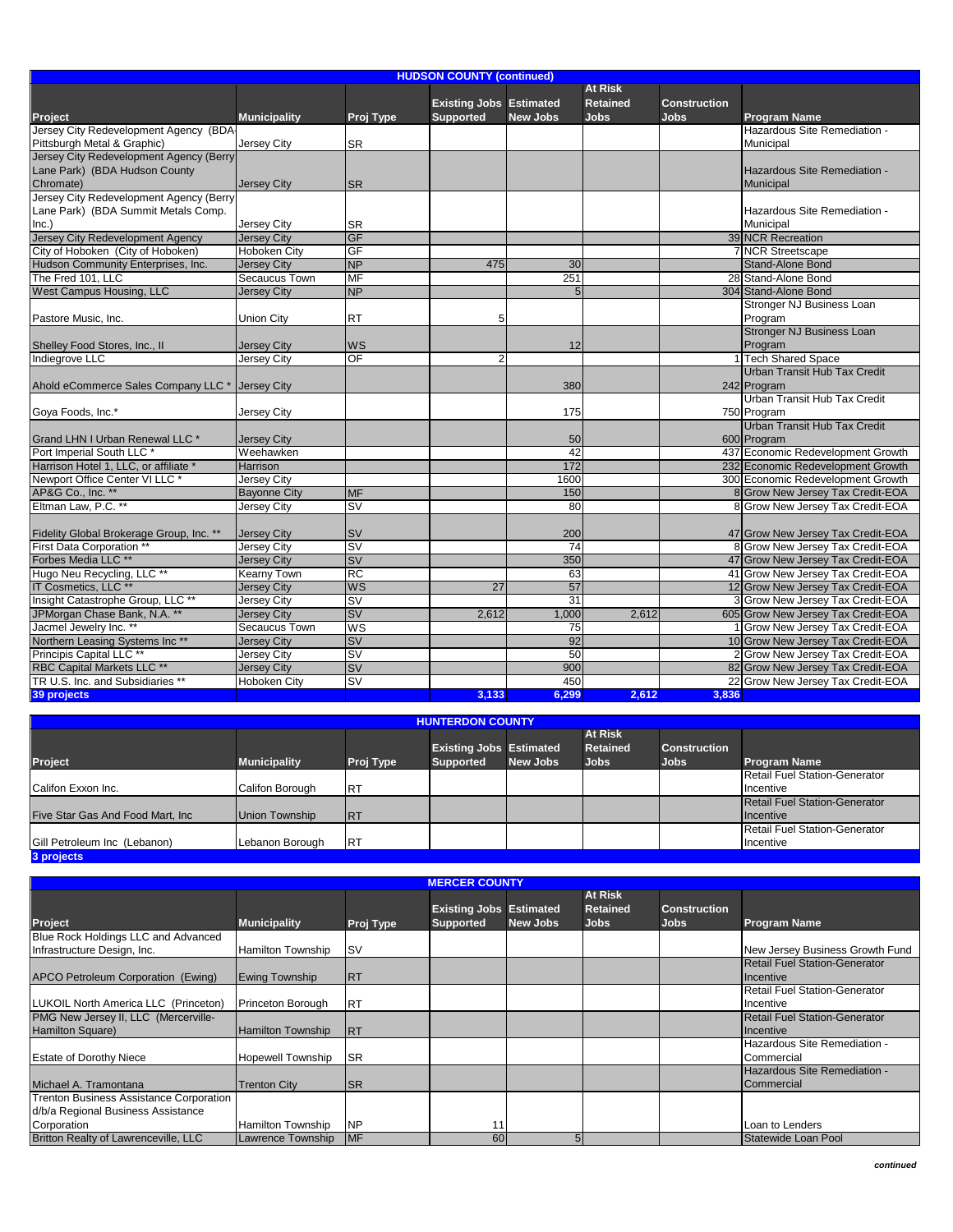| <b>MERCER COUNTY (continued)</b>          |                     |            |                                |                 |                 |                     |                                   |  |  |  |
|-------------------------------------------|---------------------|------------|--------------------------------|-----------------|-----------------|---------------------|-----------------------------------|--|--|--|
|                                           |                     |            |                                |                 | <b>At Risk</b>  |                     |                                   |  |  |  |
|                                           |                     |            | <b>Existing Jobs Estimated</b> |                 | <b>Retained</b> | <b>Construction</b> |                                   |  |  |  |
| Project                                   | <b>Municipality</b> | Proj Type  | <b>Supported</b>               | <b>New Jobs</b> | <b>Jobs</b>     | <b>Jobs</b>         | <b>Program Name</b>               |  |  |  |
|                                           |                     |            |                                |                 |                 |                     | Economic Redevel Growth-Tax       |  |  |  |
| Building 101 Urban Renewal LLC **         | <b>Trenton City</b> | <b>RH</b>  |                                |                 |                 |                     | 222 Credit-EOA                    |  |  |  |
|                                           |                     |            |                                |                 |                 |                     | Economic Redevel Growth-Tax       |  |  |  |
| <b>PRC Campus Centers, LLC **</b>         | Ewing Township      | <b>CM</b>  |                                | 325             |                 |                     | 150 Credit-EOA                    |  |  |  |
| Trent East Senior Apartments Urban        |                     |            |                                |                 |                 |                     | Economic Redevel Growth-Tax       |  |  |  |
| Renewal Limited **                        | <b>Trenton City</b> | <b>RH</b>  |                                |                 |                 |                     | 73 Credit-EOA                     |  |  |  |
| <b>Trent East Senior Apartments Urban</b> |                     |            |                                |                 |                 |                     | Economic Redevel Growth-Tax       |  |  |  |
| <b>Renewal Limited **</b>                 | <b>Trenton City</b> | <b>IRH</b> |                                |                 |                 |                     | 63 Credit-EOA                     |  |  |  |
|                                           | <b>West Windsor</b> |            |                                |                 |                 |                     |                                   |  |  |  |
| Solvay USA **                             | Township            | MF         | 359                            | 35              | 359             |                     | 40 Grow New Jersey Tax Credit-EOA |  |  |  |
| 13 projects                               |                     |            | 430                            | 365             | 359             | 548                 |                                   |  |  |  |

**MIDDLESEX COUNTY**

|                                                         |                           |                 | 1100LL9LA COONT                |                 | <b>At Risk</b>  |                     |                                      |
|---------------------------------------------------------|---------------------------|-----------------|--------------------------------|-----------------|-----------------|---------------------|--------------------------------------|
|                                                         |                           |                 | <b>Existing Jobs Estimated</b> |                 | <b>Retained</b> | <b>Construction</b> |                                      |
|                                                         |                           |                 |                                |                 |                 |                     |                                      |
| Project                                                 | <b>Municipality</b>       | Proj Type       | <b>Supported</b>               | <b>New Jobs</b> | Jobs            | <b>Jobs</b>         | <b>Program Name</b>                  |
|                                                         |                           |                 |                                |                 |                 |                     | TD Bank New Jersey Advantage         |
| Aldo Carpets, Inc.                                      | Carteret Borough          | RT              | 27                             | 2               |                 |                     | 4 Program(L)                         |
|                                                         |                           |                 |                                |                 |                 |                     | TD Bank New Jersey Advantage         |
| Benavides & Sons Realty, LLC                            | <b>Carteret Borough</b>   | <b>RT</b>       |                                |                 |                 |                     | Program(T)                           |
| Community Loan Fund of New Jersey,                      |                           |                 |                                |                 |                 |                     |                                      |
| Inc.                                                    | New Brunswick City        | <b>NP</b>       |                                | 20              |                 |                     | Direct Loan                          |
|                                                         | <b>North Brunswick</b>    |                 |                                |                 |                 |                     |                                      |
| MG Realty Holding, LLC                                  | Township                  | <b>SV</b>       | 12                             | $\overline{2}$  |                 |                     | 1 Direct Loan                        |
| APCO Petroleum Corporation (2836 Rt                     | North Brunswick           |                 |                                |                 |                 |                     | <b>Retail Fuel Station-Generator</b> |
| 27 N., North Brunswick)                                 | Township                  | <b>RT</b>       |                                |                 |                 |                     | Incentive                            |
| APCO Petroleum Corporation (4217 Rt 1                   | South Brunswick           |                 |                                |                 |                 |                     | <b>Retail Fuel Station-Generator</b> |
| S., South Brunswick)                                    | Township                  | <b>RT</b>       |                                |                 |                 |                     | Incentive                            |
|                                                         |                           |                 |                                |                 |                 |                     |                                      |
|                                                         |                           |                 |                                |                 |                 |                     | <b>Retail Fuel Station-Generator</b> |
| APCO Petroleum Corporation (Cranbury) Cranbury Township |                           | <b>RT</b>       |                                |                 |                 |                     | Incentive                            |
| APCO Petroleum Corporation (S                           | South Brunswick           |                 |                                |                 |                 |                     | <b>Retail Fuel Station-Generator</b> |
| Brunswick 2040 Rt 130)                                  | Township                  | <b>RT</b>       |                                |                 |                 |                     | Incentive                            |
| PMG New Jersey II, LLC (78 GSP,                         | Woodbridge                |                 |                                |                 |                 |                     | <b>Retail Fuel Station-Generator</b> |
| Woodbridge)                                             | Township                  | <b>RT</b>       |                                |                 |                 |                     | Incentive                            |
| PMG New Jersey II, LLC (133 GSP North                   | Woodbridge                |                 |                                |                 |                 |                     | <b>Retail Fuel Station-Generator</b> |
| Woodbridge)                                             | Township                  | <b>RT</b>       |                                |                 |                 |                     | Incentive                            |
| PMG New Jersey, LLC (480 Amboy Ave.,                    | Woodbridge                |                 |                                |                 |                 |                     | <b>Retail Fuel Station-Generator</b> |
| Woodbridge)                                             | Township                  | <b>RT</b>       |                                |                 |                 |                     | Incentive                            |
| Perth Amboy City (BDA General Cable                     |                           |                 |                                |                 |                 |                     | Hazardous Site Remediation -         |
| Corp.)                                                  | Perth Amboy City          | <b>SR</b>       |                                |                 |                 |                     | <b>Municipal</b>                     |
|                                                         | Woodbridge                |                 |                                |                 |                 |                     | Hazardous Site Remediation -         |
| Woodbridge Township (Alibani Property)                  | Township                  | SR              |                                |                 |                 |                     | Municipal                            |
| Woodbridge Township (Industrial                         | Woodbridge                |                 |                                |                 |                 |                     | Hazardous Site Remediation -         |
|                                                         |                           |                 |                                |                 |                 |                     |                                      |
| Highway Corp. BDA)                                      | Township                  | <b>SR</b>       |                                |                 |                 |                     | Municipal                            |
|                                                         | Woodbridge                |                 |                                |                 |                 |                     |                                      |
| CM&E Con, Inc.                                          | Township                  | <b>CT</b>       | 15                             | 6               |                 |                     | Main Street Assistance Line          |
| City of Perth Amboy                                     | Perth Amboy City          | EX              |                                |                 |                 |                     | 16 NCR Recreation                    |
| ALTYLA REALTY, LLC                                      | Monroe Township           | <b>CM</b>       | 9                              | 6               |                 |                     | Statewide Loan Pool                  |
|                                                         | <b>South Brunswick</b>    |                 |                                |                 |                 |                     |                                      |
| Alisha and Aryan Realty, LLC                            | Township                  | DS              | $\mathbf{Q}$                   | 21              |                 |                     | Statewide Loan Pool                  |
| New Jersey Restaurant Group, LLC dba                    | South Brunswick           |                 |                                |                 |                 |                     |                                      |
| <b>Tilted Kilt Pub and Eatery</b>                       | Township                  | SV              |                                | 30              |                 |                     | 2 Statewide Loan Pool                |
| Pasricha Properties LLC                                 | <b>Edison Township</b>    | <b>SV</b>       | 15                             | 3               |                 |                     | Statewide Loan Pool                  |
| Tived Lane, LLC                                         | <b>Edison Township</b>    | $\overline{RT}$ | 174                            |                 |                 |                     | 20 Statewide Loan Pool               |
| Woodbridge Township Ambulance &                         | Woodbridge                |                 |                                |                 |                 |                     |                                      |
| Rescue Squad, Inc.                                      | Township                  | <b>NP</b>       | 36                             | 12              |                 |                     | Statewide Loan Pool                  |
| Boraie Development LLC of a New Entity                  |                           |                 |                                |                 |                 |                     |                                      |
| to be formed (133 Somerset & Albany                     |                           |                 |                                |                 |                 |                     | Urban Transit Hub Tax Credit         |
|                                                         | New Brunswick             |                 |                                | 50              |                 |                     | 1000 Program                         |
| $Sts)$ $*$                                              |                           |                 |                                |                 |                 |                     |                                      |
|                                                         | Woodbridge                |                 |                                |                 |                 |                     | <b>Business Employment Incentive</b> |
| Grant Thornton LLP *                                    | Township                  |                 | 53                             | 34              | 53              |                     | 4 Program                            |
|                                                         |                           |                 |                                |                 |                 |                     |                                      |
| Interpool, Inc. **                                      | Plainsboro Township       | TP              |                                | 90              | 310             |                     | 31 Grow New Jersey Tax Credit-EOA    |
|                                                         |                           |                 |                                |                 |                 |                     |                                      |
| Sandoz Inc. **                                          | Plainsboro Township       | <b>MF</b>       | 292                            | 70              | 292             |                     | 22 Grow New Jersey Tax Credit-EOA    |
| Wenner Bread Products, Inc. **                          | <b>New Brunswick City</b> | MF              |                                | 253             |                 |                     | 16 Grow New Jersey Tax Credit-EOA    |
|                                                         |                           |                 |                                |                 |                 |                     |                                      |
| iCIMS, Inc. **                                          | Old Bridge Township       | <b>CM</b>       | 48                             | 239             | 239             |                     | 15 Grow New Jersey Tax Credit-EOA    |
| Maplewood Beverage Packers, LLC & its                   | Woodbridge                |                 |                                |                 |                 |                     |                                      |
| affiliates **                                           | Township                  | <b>MF</b>       | 215                            | 100             | 215             |                     | Grow New Jersey Tax Credit           |
| 29 projects                                             |                           |                 | 905                            | 938             | 1,109           | 1,131               |                                      |
|                                                         |                           |                 |                                |                 |                 |                     |                                      |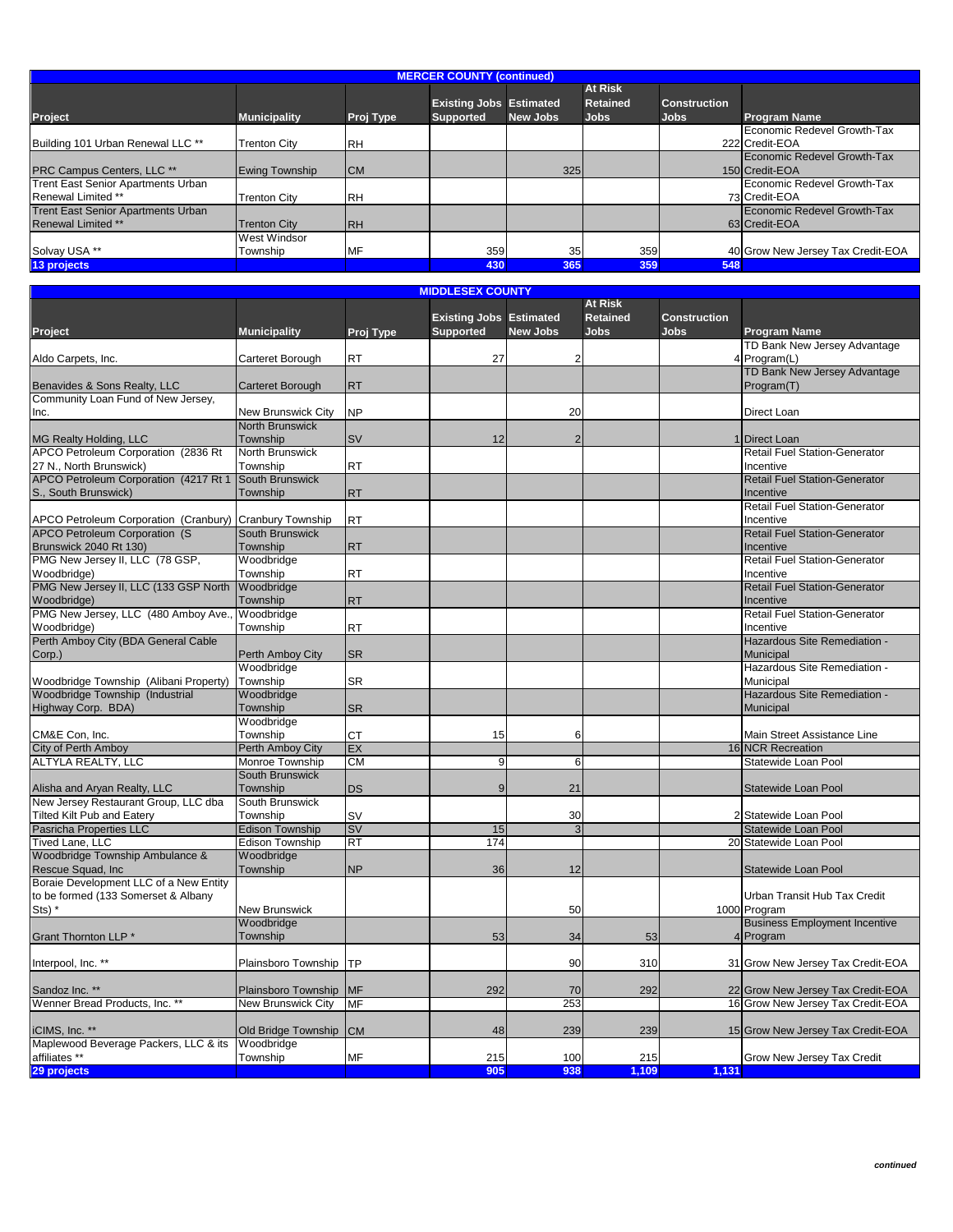| <b>MONMOUTH COUNTY</b>                                   |                           |           |                                |                         |                 |                     |                                      |  |  |
|----------------------------------------------------------|---------------------------|-----------|--------------------------------|-------------------------|-----------------|---------------------|--------------------------------------|--|--|
|                                                          |                           |           |                                |                         | At Risk         |                     |                                      |  |  |
|                                                          |                           |           | <b>Existing Jobs Estimated</b> |                         | <b>Retained</b> | <b>Construction</b> |                                      |  |  |
| Project                                                  | <b>Municipality</b>       | Proj Type | <b>Supported</b>               | <b>New Jobs</b>         | <b>Jobs</b>     | <b>Jobs</b>         | <b>Program Name</b>                  |  |  |
|                                                          |                           |           |                                |                         |                 |                     | <b>Retail Fuel Station-Generator</b> |  |  |
| <b>Excellency Enterprise, LLC</b>                        | Eatontown Borough         | RT        |                                |                         |                 |                     | Incentive                            |  |  |
| LUKOIL North America LLC (Long                           |                           |           |                                |                         |                 |                     | <b>Retail Fuel Station-Generator</b> |  |  |
|                                                          |                           |           |                                |                         |                 |                     |                                      |  |  |
| Branch)                                                  | Long Branch City          | <b>RT</b> |                                |                         |                 |                     | Incentive                            |  |  |
|                                                          |                           |           |                                |                         |                 |                     | <b>Retail Fuel Station-Generator</b> |  |  |
| LUKOIL North America LLC (Wall)                          | Wall Township             | <b>RT</b> |                                |                         |                 |                     | Incentive                            |  |  |
| Petroleum Marketing Group, Inc.                          |                           |           |                                |                         |                 |                     | <b>Retail Fuel Station-Generator</b> |  |  |
| (Morganville)                                            | <b>Marlboro Township</b>  | <b>RT</b> |                                |                         |                 |                     | Incentive                            |  |  |
|                                                          |                           |           |                                |                         |                 |                     | Hazardous Site Remediation -         |  |  |
| ERBA Company, Inc.                                       | Ocean Township            | SR        |                                |                         |                 |                     | Commercial                           |  |  |
|                                                          |                           |           |                                |                         |                 |                     | Hazardous Site Remediation -         |  |  |
| George Adjami                                            | Middletown Township SR    |           |                                |                         |                 |                     | Commercial                           |  |  |
| Monmouth Conservation Foundation                         |                           |           |                                |                         |                 |                     | Hazardous Site Remediation -         |  |  |
| (Chris River Plaza Marina)                               | Middletown Township SR    |           |                                |                         |                 |                     | Commercial                           |  |  |
| Township of Neptune (BDA Chidnese                        |                           |           |                                |                         |                 |                     | Hazardous Site Remediation -         |  |  |
| Property)                                                | <b>Neptune Township</b>   | <b>SR</b> |                                |                         |                 |                     | Municipal                            |  |  |
|                                                          | <b>Atlantic Highlands</b> |           |                                |                         |                 |                     |                                      |  |  |
| Carton Brewing Company, LLC                              | Borough                   | СM        | 10                             | 20                      |                 |                     | Main Street Assistance Line          |  |  |
|                                                          | <b>Atlantic Highlands</b> |           |                                |                         |                 |                     |                                      |  |  |
| Carton Brewing Company, LLC                              | Borough                   | <b>CM</b> |                                |                         |                 |                     | Main Street Assistance Line          |  |  |
| <b>Keyport Historical Society</b>                        | Keyport Borough           | <b>NP</b> |                                |                         |                 |                     | <b>NCR Recreation</b>                |  |  |
| Asbury Park- Boardwalk Lighting                          |                           |           |                                |                         |                 |                     |                                      |  |  |
| Improvements                                             | <b>Asbury Park City</b>   | <b>GF</b> |                                |                         |                 |                     | 8 NCR Streetscape                    |  |  |
| Borough of Belmar                                        | <b>Belmar Borough</b>     | GF        |                                |                         |                 |                     | <b>NCR Streetscape</b>               |  |  |
|                                                          |                           | <b>GF</b> |                                |                         |                 |                     |                                      |  |  |
| Borough of Keansburg                                     | Keansburg Borough         |           |                                |                         |                 |                     | 10 NCR Streetscape                   |  |  |
| Borough of Oceanport (Borough of                         |                           |           |                                |                         |                 |                     |                                      |  |  |
| Oceanport) (Borou (Borough of                            |                           |           |                                |                         |                 |                     |                                      |  |  |
| Oceanport)                                               | Oceanport Borough         | GF        |                                |                         |                 |                     | 3 NCR Streetscape                    |  |  |
| Borough of Sea Bright                                    | Sea Bright Borough        | EX        |                                |                         |                 |                     | 11 NCR Streetscape                   |  |  |
| Long Branch City (Long Branch City)                      |                           |           |                                |                         |                 |                     |                                      |  |  |
| (Long Branch C (Long Branch City)                        | Long Branch City          | GF        |                                |                         |                 |                     | 6 NCR Streetscape                    |  |  |
| Township of Neptune (Township of                         |                           |           |                                |                         |                 |                     |                                      |  |  |
| Neptune) (Townshi (Township of                           |                           |           |                                |                         |                 |                     |                                      |  |  |
| Neptune)                                                 | <b>Neptune Township</b>   | GF        |                                |                         |                 |                     | 7 NCR Streetscape                    |  |  |
| Springpoint at the Atrium, Inc.                          | Red Bank Borough          | <b>NP</b> | 85                             | 2                       |                 |                     | Stand-Alone Bond                     |  |  |
|                                                          |                           |           |                                |                         |                 |                     | <b>Stronger NJ Business Loan</b>     |  |  |
| Gateway Marina                                           | <b>Highlands Borough</b>  | <b>SV</b> | 10                             | $\overline{2}$          |                 |                     | Program                              |  |  |
|                                                          |                           |           |                                |                         |                 |                     | Stronger NJ Business Loan            |  |  |
| Gateway Marina                                           | <b>Highlands Borough</b>  | SV        |                                |                         |                 |                     | Program                              |  |  |
|                                                          |                           |           |                                |                         |                 |                     | <b>Stronger NJ Business Loan</b>     |  |  |
| Jamie Lee Hentschel DBA Nova Boutique Sea Bright Borough |                           | <b>RT</b> |                                |                         |                 |                     | Program                              |  |  |
|                                                          | Union Beach               |           |                                |                         |                 |                     | Stronger NJ Business Loan            |  |  |
| Margaritaville, Inc.                                     | Borough                   | SV        |                                |                         |                 |                     | Program                              |  |  |
| S Kelly Corporation d/b/a The Mad Hatter                 |                           |           |                                |                         |                 |                     |                                      |  |  |
| and Kelly and Kelly Management                           |                           |           |                                |                         |                 |                     | Stronger NJ Business Loan            |  |  |
| Group.LLC                                                |                           |           |                                |                         |                 |                     |                                      |  |  |
|                                                          | Sea Bright Borough        | <b>CM</b> | 30                             | 50                      |                 |                     | Program                              |  |  |
| Shrewsbury River, Inc. and Shrewsbury                    |                           |           |                                |                         |                 |                     | Stronger NJ Business Loan            |  |  |
| River Associ Associates                                  | Sea Bright Borough        | <b>SV</b> |                                | 30                      |                 |                     | 36 Program                           |  |  |
| Bayshore Holdings LLC & Tre Belle Figlie, Union Beach    |                           |           |                                |                         |                 |                     |                                      |  |  |
| <b>LLC</b>                                               | Borough                   | SV        |                                |                         |                 |                     | Statewide Loan Pool                  |  |  |
| DOTBC Holdings, LLC & Carton Brewing                     | <b>Atlantic Highlands</b> |           |                                |                         |                 |                     |                                      |  |  |
| Company, LLC (Co-Borrowers)                              | Borough                   | <b>CM</b> |                                |                         |                 |                     | Statewide Loan Pool                  |  |  |
|                                                          |                           |           |                                |                         |                 |                     |                                      |  |  |
| IM Broad St., LLC and Business                           |                           |           |                                |                         |                 |                     |                                      |  |  |
| Automation Technolo Technologies, Inc.                   | Little Silver Borough     | <b>TC</b> | 12                             | $\overline{\mathbf{c}}$ |                 |                     | Statewide Loan Pool                  |  |  |
| Festo Didactic Inc. *                                    | Eatontown Borough         | SV        | 50                             | 36                      | 50              |                     | 7 Grow New Jersey Tax Credit-EOA     |  |  |
| Marathon Data Operating Company, LLC                     |                           |           |                                |                         |                 |                     |                                      |  |  |
|                                                          | Neptune Township          | <b>TC</b> | 74                             | 35                      | 74              |                     | Grow New Jersey Tax Credit-EOA       |  |  |
| 30 projects                                              |                           |           | 272                            | 178                     | 124             | 88                  |                                      |  |  |
|                                                          |                           |           |                                |                         |                 |                     |                                      |  |  |

| <b>MORRIS COUNTY</b>                     |                           |            |                                |                 |                 |                     |                                      |  |  |  |
|------------------------------------------|---------------------------|------------|--------------------------------|-----------------|-----------------|---------------------|--------------------------------------|--|--|--|
|                                          |                           |            |                                |                 | <b>At Risk</b>  |                     |                                      |  |  |  |
|                                          |                           |            | <b>Existing Jobs Estimated</b> |                 | <b>Retained</b> | <b>Construction</b> |                                      |  |  |  |
| Project                                  | <b>Municipality</b>       | Proj Type  | <b>Supported</b>               | <b>New Jobs</b> | <b>Jobs</b>     | <b>Jobs</b>         | <b>Program Name</b>                  |  |  |  |
| Power Precision Realty Limited Liability |                           |            |                                |                 |                 |                     |                                      |  |  |  |
| Company                                  | Denville Township         | <b>ISV</b> | 20                             | 12              |                 |                     | Direct Loan                          |  |  |  |
|                                          | <b>Mount Olive</b>        |            |                                |                 |                 |                     | <b>Retail Fuel Station-Generator</b> |  |  |  |
| ADPP Enterprises Inc. (Mount Olive)      | Township                  | <b>IRT</b> |                                |                 |                 |                     | <b>Incentive</b>                     |  |  |  |
|                                          | Pequannock                |            |                                |                 |                 |                     | <b>Retail Fuel Station-Generator</b> |  |  |  |
| Fuel Max Inc.                            | Township                  | <b>RT</b>  |                                |                 |                 |                     | Incentive                            |  |  |  |
| LUKOIL North America LLC (Succasunna-    |                           |            |                                |                 |                 |                     | <b>Retail Fuel Station-Generator</b> |  |  |  |
| Kenvil)                                  | <b>Roxbury Township</b>   | <b>IRT</b> |                                |                 |                 |                     | <b>Incentive</b>                     |  |  |  |
|                                          |                           |            |                                |                 |                 |                     | <b>Retail Fuel Station-Generator</b> |  |  |  |
| PMG New Jersey II, LLC (Mine Hill)       | Mine Hill Township        | <b>RT</b>  |                                |                 |                 |                     | Incentive                            |  |  |  |
|                                          |                           |            |                                |                 |                 |                     | <b>Retail Fuel Station-Generator</b> |  |  |  |
| PMG New Jersey, LLC (Montville)          | <b>Montville Township</b> | <b>IRT</b> |                                |                 |                 |                     | <b>Incentive</b>                     |  |  |  |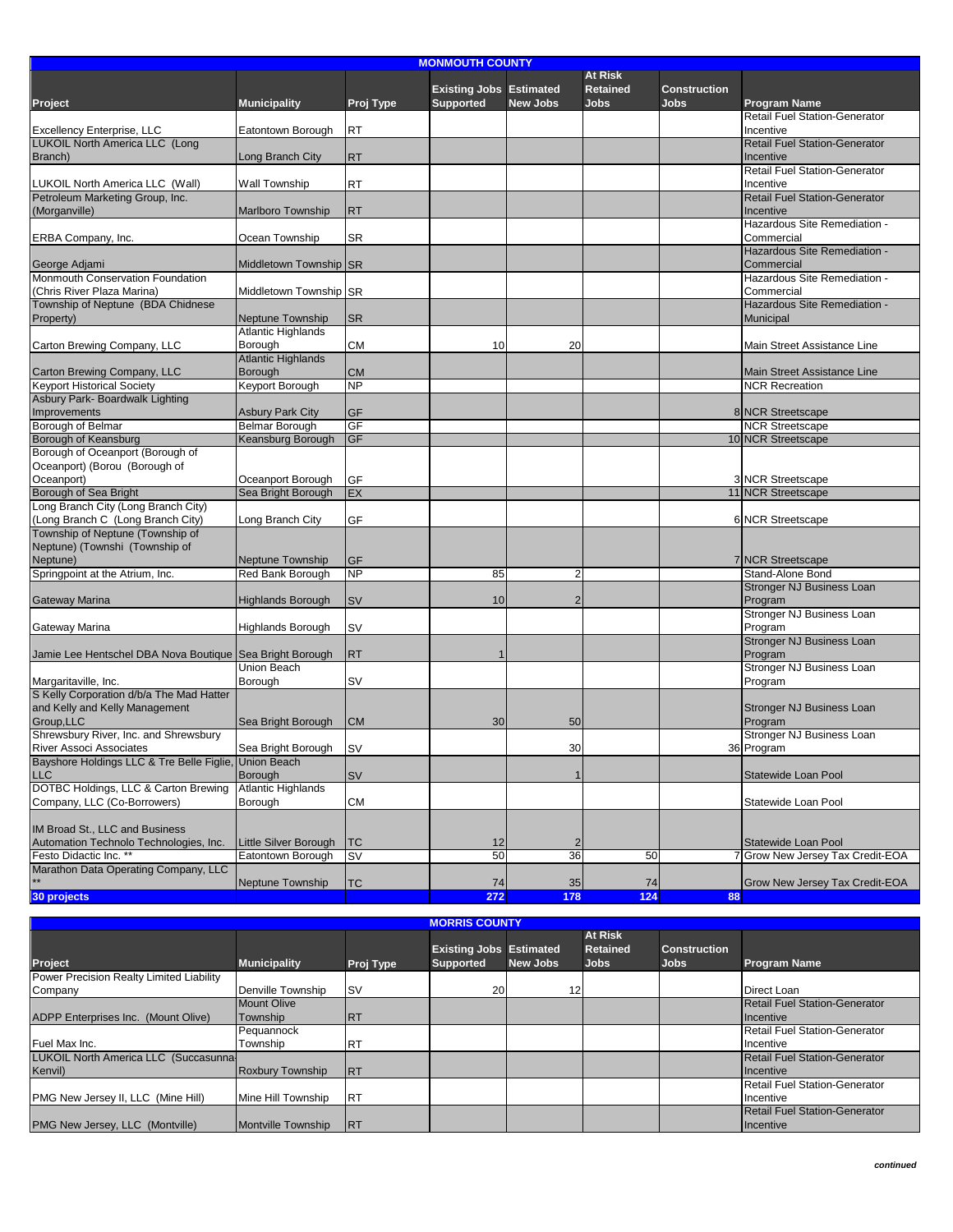|                                          |                        |            | <b>MORRIS COUNTY (continued)</b> |                 |                 |                     |                                      |
|------------------------------------------|------------------------|------------|----------------------------------|-----------------|-----------------|---------------------|--------------------------------------|
|                                          |                        |            |                                  |                 | <b>At Risk</b>  |                     |                                      |
|                                          |                        |            | <b>Existing Jobs Estimated</b>   |                 | <b>Retained</b> | <b>Construction</b> |                                      |
| <b>Project</b>                           | <b>Municipality</b>    | Proj Type  | <b>Supported</b>                 | <b>New Jobs</b> | <b>Jobs</b>     | <b>Jobs</b>         | <b>Program Name</b>                  |
|                                          | Mount Olive            |            |                                  |                 |                 |                     | <b>Retail Fuel Station-Generator</b> |
| PMG New Jersey, LLC (Mount Olive)        | Township               | <b>RT</b>  |                                  |                 |                 |                     | Incentive                            |
|                                          |                        |            |                                  |                 |                 |                     | <b>Retail Fuel Station-Generator</b> |
| PMG New Jersey, LLC (Rockaway)           | Rockaway Township      | <b>IRT</b> |                                  |                 |                 |                     | Incentive                            |
| Petroleum Marketing Group, Inc.          |                        |            |                                  |                 |                 |                     | <b>Retail Fuel Station-Generator</b> |
| (Morristown)                             | Morristown Town        | <b>RT</b>  |                                  |                 |                 |                     | Incentive                            |
|                                          |                        |            |                                  |                 |                 |                     | <b>Retail Fuel Station-Generator</b> |
| T&J Service Center Inc.                  | Madison Borough        | <b>RT</b>  |                                  |                 |                 |                     | <b>Incentive</b>                     |
| Wayne DeKorte T/A Mount Arlington        | Mount Arlington        |            |                                  |                 |                 |                     | <b>Retail Fuel Station-Generator</b> |
| Exxon                                    | Borough                | <b>RT</b>  |                                  |                 |                 |                     | Incentive                            |
|                                          |                        |            |                                  |                 |                 |                     | <b>Retail Fuel Station-Generator</b> |
| Wharton Hill Inc.                        | <b>Wharton Borough</b> | <b>IRT</b> |                                  |                 |                 |                     | <b>Incentive</b>                     |
| AllTech International Inc. d/b/a T&B Car | Parsippany-Troy Hills  |            |                                  |                 |                 |                     | Stronger NJ Business Loan            |
| Wash d/b/ d/b/a T&B Car Wash             | Township               | <b>SV</b>  | 10 <sup>1</sup>                  | 3               |                 |                     | Program                              |
| 125 East Halsey Road LLC and             | Parsippany-Troy Hills  |            |                                  |                 |                 |                     |                                      |
| Farmplast, LLC                           | Township               | <b>MF</b>  |                                  | 19              |                 |                     | Statewide Loan Pool                  |
| 291 Main Street LLC                      | Chatham Borough        | <b>SV</b>  | 3                                |                 |                 |                     | Statewide Loan Pool                  |
| Artech Information Systems L.L.C. **     | Morris Township        | <b>OF</b>  | 235                              | 41              | 44              |                     | Grow New Jersey Tax Credit-EOA       |
| 16 projects                              |                        |            | 276                              | 76              | 44              |                     |                                      |

| <b>STATEWIDE/MULTI COUNTY</b>      |                     |            |                                |                 |                 |                     |                     |  |  |  |
|------------------------------------|---------------------|------------|--------------------------------|-----------------|-----------------|---------------------|---------------------|--|--|--|
|                                    |                     |            |                                |                 | <b>At Risk</b>  |                     |                     |  |  |  |
|                                    |                     |            | <b>Existing Jobs Estimated</b> |                 | <b>Retained</b> | <b>Construction</b> |                     |  |  |  |
| <b>Project</b>                     | <b>Municipality</b> | Proj Type  | <b>Supported</b>               | <b>New Jobs</b> | Jobs.           | Jobs.               | <b>Program Name</b> |  |  |  |
| Dakota Properties, Inc.            | Statewide           | <b>NP</b>  | 35 <sub>1</sub>                |                 |                 |                     | Stand-Alone Bond    |  |  |  |
| Twin Oaks Community Services, Inc. | Statewide           | <b>INP</b> | 100 <sub>l</sub>               | 30 <sub>l</sub> |                 |                     | Stand-Alone Bond    |  |  |  |
| 2 projects                         |                     |            | 135<br>32                      |                 |                 |                     |                     |  |  |  |

| <b>OCEAN COUNTY</b>                                        |                          |           |                                |                 |                 |                     |                                      |  |  |  |
|------------------------------------------------------------|--------------------------|-----------|--------------------------------|-----------------|-----------------|---------------------|--------------------------------------|--|--|--|
|                                                            |                          |           |                                |                 | <b>At Risk</b>  |                     |                                      |  |  |  |
|                                                            |                          |           | <b>Existing Jobs Estimated</b> |                 | <b>Retained</b> | <b>Construction</b> |                                      |  |  |  |
| Project                                                    | <b>Municipality</b>      | Proj Type | <b>Supported</b>               | <b>New Jobs</b> | Jobs            | <b>Jobs</b>         | <b>Program Name</b>                  |  |  |  |
| <b>Hook TNT LLC</b>                                        | <b>Stafford Township</b> | SV        | 3                              | 3               |                 |                     | Direct Loan                          |  |  |  |
|                                                            | <b>Beach Haven</b>       |           |                                |                 |                 |                     |                                      |  |  |  |
|                                                            |                          |           |                                |                 |                 |                     |                                      |  |  |  |
| <b>Tuckers Management LLC</b>                              | <b>Borough</b>           | <b>SV</b> | 50                             |                 |                 |                     | Direct Loan                          |  |  |  |
|                                                            |                          |           |                                |                 |                 |                     | <b>Retail Fuel Station-Generator</b> |  |  |  |
| Dilek, Inc.                                                | <b>Brick Township</b>    | <b>RT</b> |                                |                 |                 |                     | Incentive                            |  |  |  |
|                                                            |                          |           |                                |                 |                 |                     | <b>Retail Fuel Station-Generator</b> |  |  |  |
| Petroleum Marketing Group, Inc. (Brick)                    | <b>Brick Township</b>    | <b>RT</b> |                                |                 |                 |                     | Incentive                            |  |  |  |
| Petroleum Marketing Group, Inc. (Toms                      |                          |           |                                |                 |                 |                     | <b>Retail Fuel Station-Generator</b> |  |  |  |
| River)                                                     | Dover Township           | <b>RT</b> |                                |                 |                 |                     | Incentive                            |  |  |  |
|                                                            |                          |           |                                |                 |                 |                     | <b>Retail Fuel Station-Generator</b> |  |  |  |
| <b>Tiger Tail 1 LLC</b>                                    | Lakewood Township        | <b>RT</b> |                                |                 |                 |                     | Incentive                            |  |  |  |
|                                                            | Point Pleasant Beach     |           |                                |                 |                 |                     | Hazardous Site Remediation -         |  |  |  |
|                                                            |                          |           |                                |                 |                 |                     |                                      |  |  |  |
| Patricio and Omaira Villarroel                             | Borough                  | <b>SR</b> |                                |                 |                 |                     | Commercial                           |  |  |  |
|                                                            |                          |           |                                |                 |                 |                     | Hazardous Site Remediation -         |  |  |  |
| Township of Berkeley (Bayview Park)                        | <b>Berkeley Township</b> | <b>SR</b> |                                |                 |                 |                     | Municipal                            |  |  |  |
|                                                            | <b>Beach Haven</b>       |           |                                |                 |                 |                     |                                      |  |  |  |
| Borough of Beach Haven                                     | Borough                  | EX        |                                |                 |                 |                     | 50 NCR Catalytic                     |  |  |  |
|                                                            | <b>Beach Haven</b>       |           |                                |                 |                 |                     |                                      |  |  |  |
| Borough of Beach Haven                                     | Borough                  | GF        |                                |                 |                 |                     | <b>NCR Catalytic</b>                 |  |  |  |
| <b>Township of Lacey</b>                                   | Lacey Township           | EX        |                                |                 |                 |                     | 12 NCR Recreation                    |  |  |  |
|                                                            | South Toms River         |           |                                |                 |                 |                     |                                      |  |  |  |
| Borough of South Toms River                                | Borough                  | <b>GF</b> |                                |                 |                 |                     | 6 NCR Streetscape                    |  |  |  |
|                                                            | Little Egg Harbor        |           |                                |                 |                 |                     |                                      |  |  |  |
|                                                            |                          |           |                                |                 |                 |                     |                                      |  |  |  |
| Township of Little Egg Harbor                              | Township                 | EX        |                                |                 |                 |                     | 9 NCR Streetscape                    |  |  |  |
| Bnos Melech of Lakewood, Inc.                              | <b>Lakewood Township</b> | <b>NP</b> | 40                             | 12              |                 |                     | Stand-Alone Bond                     |  |  |  |
| Cong Bnos Devorah Inc.                                     | Lakewood Township        | <b>NP</b> | 80                             | 20              |                 |                     | Stand-Alone Bond                     |  |  |  |
| <b>Congregation Birchas Chaim</b>                          | <b>Lakewood Township</b> | <b>NP</b> | 10                             | $\overline{4}$  |                 |                     | Stand-Alone Bond                     |  |  |  |
| Congregation Oros Bais Yaakov of                           |                          |           |                                |                 |                 |                     |                                      |  |  |  |
| Lakewood Inc                                               | Lakewood Township        | <b>NP</b> | 40                             | 2               |                 |                     | Stand-Alone Bond                     |  |  |  |
| <b>Talmud Torah Bais Avrohom</b>                           | Lakewood Township        | NP        | 30                             | 20              |                 |                     | Stand-Alone Bond                     |  |  |  |
|                                                            |                          |           |                                |                 |                 |                     |                                      |  |  |  |
| Yeshiva Gedola of Woodlake Village, Inc. Lakewood Township |                          | <b>NP</b> | 16                             | 5               |                 |                     | Stand-Alone Bond                     |  |  |  |
|                                                            | Seaside Heights          |           |                                |                 |                 |                     | <b>Stronger NJ Business Loan</b>     |  |  |  |
| <b>AFW 500, LLC</b>                                        | Borough                  | <b>SV</b> | 48                             |                 |                 |                     | Program                              |  |  |  |
|                                                            | Seaside Heights          |           |                                |                 |                 |                     | Stronger NJ Business Loan            |  |  |  |
|                                                            |                          |           |                                |                 |                 |                     |                                      |  |  |  |
| <b>AFW 500, LLC</b>                                        | Borough                  | <b>SV</b> |                                |                 |                 |                     | Program                              |  |  |  |
|                                                            | Seaside Heights          |           |                                |                 |                 |                     | <b>Stronger NJ Business Loan</b>     |  |  |  |
| Barnacle Bills, Inc.                                       | <b>Borough</b>           | <b>RT</b> | 16                             | 20              |                 |                     | Program                              |  |  |  |
|                                                            | Seaside Heights          |           |                                |                 |                 |                     | Stronger NJ Business Loan            |  |  |  |
| Barnacle Bills, Inc.                                       | Borough                  | <b>SV</b> |                                |                 |                 |                     | Program                              |  |  |  |
|                                                            | Seaside Park             |           |                                |                 |                 |                     | <b>Stronger NJ Business Loan</b>     |  |  |  |
| Charlroy Corporation d/b/a Charlroy Motel Borough          |                          | <b>SV</b> | 3                              | 3               |                 |                     | Program                              |  |  |  |
|                                                            | Seaside Park             |           |                                |                 |                 |                     | Stronger NJ Business Loan            |  |  |  |
| Charlroy Corporation d/b/a Charlroy Motel Borough          |                          | <b>SV</b> |                                |                 |                 |                     | Program                              |  |  |  |
|                                                            |                          |           |                                |                 |                 |                     |                                      |  |  |  |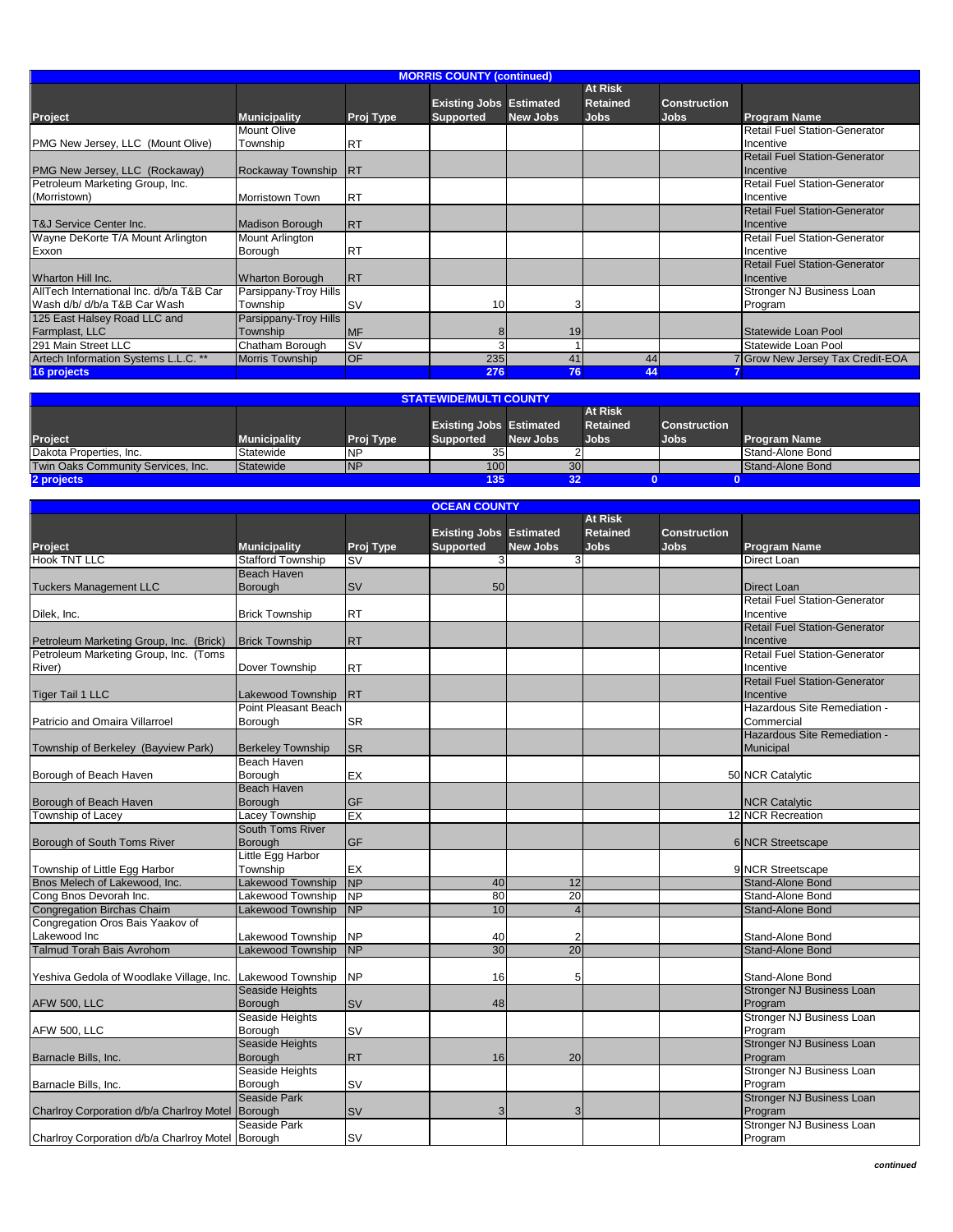|                                                         | <b>OCEAN COUNTY (continued)</b> |           |                                |                          |                 |                     |                                      |  |  |  |
|---------------------------------------------------------|---------------------------------|-----------|--------------------------------|--------------------------|-----------------|---------------------|--------------------------------------|--|--|--|
|                                                         |                                 |           |                                |                          | <b>At Risk</b>  |                     |                                      |  |  |  |
|                                                         |                                 |           | <b>Existing Jobs Estimated</b> |                          | <b>Retained</b> | <b>Construction</b> |                                      |  |  |  |
| <b>Project</b>                                          | <b>Municipality</b>             | Proj Type | <b>Supported</b>               | <b>New Jobs</b>          | <b>Jobs</b>     | <b>Jobs</b>         | <b>Program Name</b>                  |  |  |  |
|                                                         | Seaside Heights                 |           |                                |                          |                 |                     | <b>Stronger NJ Business Loan</b>     |  |  |  |
| Cimorelli, Storino & Storino                            | Borough                         | <b>SV</b> | 13                             |                          |                 |                     | Program                              |  |  |  |
|                                                         | Seaside Heights                 |           |                                |                          |                 |                     | Stronger NJ Business Loan            |  |  |  |
| Cimorelli, Storino & Storino                            | Borough                         | <b>SV</b> |                                |                          |                 |                     | Program                              |  |  |  |
| <b>DAKK Enterprises Limited Liability</b>               |                                 |           |                                |                          |                 |                     |                                      |  |  |  |
| Company d/b/a J Joe Pop's Shore Bar                     |                                 |           |                                |                          |                 |                     | Stronger NJ Business Loan            |  |  |  |
| and Restaurant                                          | Ship Bottom Borough RT          |           | 2                              |                          |                 |                     | Program                              |  |  |  |
| J.C. Pisacreta, LLC dba II Giardinello                  |                                 |           |                                |                          |                 |                     | <b>Stronger NJ Business Loan</b>     |  |  |  |
| <b>Beach Grill</b>                                      | Dover Township                  | <b>SV</b> | 6                              |                          |                 |                     | Program                              |  |  |  |
| J.C. Pisacreta, LLC dba Il Giardinello                  |                                 |           |                                |                          |                 |                     | Stronger NJ Business Loan            |  |  |  |
| <b>Beach Grill</b>                                      | Dover Township                  | <b>SV</b> |                                |                          |                 |                     | Program                              |  |  |  |
|                                                         | <b>Beach Haven</b>              |           |                                |                          |                 |                     | <b>Stronger NJ Business Loan</b>     |  |  |  |
| Jo Ann Netta d/b/a Black Dog Cafe Deli                  | Borough                         | <b>SV</b> | $\overline{1}$                 |                          |                 |                     | Program                              |  |  |  |
|                                                         |                                 |           |                                |                          |                 |                     | Stronger NJ Business Loan            |  |  |  |
| Key Harbor Marina LLC, et al                            | Ocean Township                  | <b>SV</b> | 10                             | 3                        |                 |                     | Program                              |  |  |  |
|                                                         |                                 |           |                                |                          |                 |                     | <b>Stronger NJ Business Loan</b>     |  |  |  |
| Key Harbor Marina LLC, et al                            | Ocean Township                  | <b>SV</b> |                                |                          |                 |                     | Program                              |  |  |  |
|                                                         |                                 |           |                                |                          |                 |                     | Stronger NJ Business Loan            |  |  |  |
| Lakewood Candies LLC                                    | Lakewood Township               | <b>DS</b> | 12                             | 10                       |                 |                     | Program                              |  |  |  |
|                                                         |                                 |           |                                |                          |                 |                     | <b>Stronger NJ Business Loan</b>     |  |  |  |
| Lyceum Enterprises Inc.                                 | Ship Bottom Borough SV          |           | 9                              | 7                        |                 |                     | Program                              |  |  |  |
|                                                         |                                 |           |                                |                          |                 |                     | Stronger NJ Business Loan            |  |  |  |
| Lyceum Enterprises Inc.                                 | Ship Bottom Borough SV          |           |                                |                          |                 |                     | Program                              |  |  |  |
|                                                         |                                 |           |                                |                          |                 |                     | Stronger NJ Business Loan            |  |  |  |
| Mac's Dock Inc dba South Harbor Marine                  | Ocean Township                  | <b>SV</b> |                                |                          |                 |                     | Program                              |  |  |  |
|                                                         |                                 |           |                                |                          |                 |                     | Stronger NJ Business Loan            |  |  |  |
| Mac's Dock Inc dba South Harbor Marine   Ocean Township |                                 | <b>SV</b> | 6                              |                          |                 |                     | Program                              |  |  |  |
| New Jersey Appliance Limited Liability                  |                                 |           |                                |                          |                 |                     | <b>Stronger NJ Business Loan</b>     |  |  |  |
| Company                                                 | Lakewood Township               | <b>RT</b> | $\overline{1}$                 | $\overline{\phantom{0}}$ |                 |                     | Program                              |  |  |  |
| New Jersey Appliance Limited Liability                  |                                 |           |                                |                          |                 |                     | Stronger NJ Business Loan            |  |  |  |
| Company                                                 | Lakewood Township               | <b>RT</b> |                                |                          |                 |                     | Program                              |  |  |  |
|                                                         | <b>Point Pleasant</b>           |           |                                |                          |                 |                     | <b>Stronger NJ Business Loan</b>     |  |  |  |
| Opdyke Furniture, Inc.                                  | <b>Borough</b>                  | <b>RT</b> | 30                             |                          |                 |                     | Program                              |  |  |  |
|                                                         | Point Pleasant Beach            |           |                                |                          |                 |                     | Stronger NJ Business Loan            |  |  |  |
| Pt. Pleasant Packing Inc.                               | Borough                         | <b>CF</b> | 28                             | 31                       |                 |                     | 31 Program                           |  |  |  |
|                                                         |                                 |           |                                |                          |                 |                     | <b>Stronger NJ Business Loan</b>     |  |  |  |
| Susskind & Almallah Eye Associates, P.A.                | <b>Brick Township</b>           | <b>RH</b> |                                |                          |                 |                     | Program                              |  |  |  |
| Thomas Tweer & Robert Tweer, a general                  |                                 |           |                                |                          |                 |                     |                                      |  |  |  |
| partnership Thomas Tweer & Robert                       |                                 |           |                                |                          |                 |                     |                                      |  |  |  |
| Tweer a general partnership d/b/a Hobby                 |                                 |           |                                |                          |                 |                     | Stronger NJ Business Loan            |  |  |  |
| Lobby Marine                                            | Dover Township                  | <b>RT</b> | 7                              |                          |                 |                     | Program                              |  |  |  |
|                                                         |                                 |           |                                |                          |                 |                     | <b>Business Employment Incentive</b> |  |  |  |
| Tipico Products Co., Inc. *                             | <b>Lakewood Township</b>        | <b>MF</b> | 98                             | 30                       | 98              |                     | Program                              |  |  |  |
|                                                         |                                 |           |                                |                          |                 |                     | Economic Redevel Growth-Tax          |  |  |  |
| Chambers Crescent LLC **                                | Lakewood Township               | <b>RH</b> |                                |                          |                 |                     | 89 Credit-EOA                        |  |  |  |
| 46 projects                                             |                                 |           | 559                            | 174                      | 98              | 198                 |                                      |  |  |  |

|                                          | <b>PASSAIC COUNTY</b> |            |                                |                 |                 |                     |                                      |  |  |  |  |
|------------------------------------------|-----------------------|------------|--------------------------------|-----------------|-----------------|---------------------|--------------------------------------|--|--|--|--|
|                                          |                       |            |                                |                 | <b>At Risk</b>  |                     |                                      |  |  |  |  |
|                                          |                       |            | <b>Existing Jobs Estimated</b> |                 | <b>Retained</b> | <b>Construction</b> |                                      |  |  |  |  |
| Project                                  | <b>Municipality</b>   | Proj Type  | <b>Supported</b>               | <b>New Jobs</b> | <b>Jobs</b>     | <b>Jobs</b>         | <b>Program Name</b>                  |  |  |  |  |
| Placko Signs LLC and 681 Van Houten      |                       |            |                                |                 |                 |                     |                                      |  |  |  |  |
| <b>LLC</b>                               | <b>Clifton City</b>   | <b>MF</b>  | 5                              |                 |                 |                     | New Jersey Business Growth Fund      |  |  |  |  |
|                                          |                       |            |                                |                 |                 |                     | <b>Retail Fuel Station-Generator</b> |  |  |  |  |
| Tiger 23 Inc.                            | <b>Wayne Township</b> | <b>IRT</b> |                                |                 |                 |                     | Incentive                            |  |  |  |  |
|                                          |                       |            |                                |                 |                 |                     | Hazardous Site Remediation -         |  |  |  |  |
| Edward R. Freed                          | <b>Clifton City</b>   | <b>SR</b>  |                                |                 |                 |                     | Commercial                           |  |  |  |  |
| Patella Construction Corportation and 99 |                       |            |                                |                 |                 |                     |                                      |  |  |  |  |
| South Passaic LLC                        | Passaic City          | <b>IMF</b> |                                |                 |                 |                     | 15 Local Development Financing Fund  |  |  |  |  |
| Jimmy's Cookies, LLC d/b/a Jimmy's       |                       |            |                                |                 |                 |                     |                                      |  |  |  |  |
| Cookies                                  | <b>Clifton City</b>   | <b>MF</b>  |                                |                 |                 |                     | Main Street Assistance Line          |  |  |  |  |
| Patella Construction Corp.               | <b>Passaic City</b>   | <b>IMF</b> |                                | 70              |                 |                     | Main Street Assistance Line          |  |  |  |  |
| CHCC of Wayne, LLC                       | Wayne Township        | <b>NP</b>  | $\overline{12}$                | ٩               |                 |                     | Stand-Alone Bond                     |  |  |  |  |
|                                          |                       |            |                                |                 |                 |                     | Stronger NJ Business Loan            |  |  |  |  |
| Compounding Engineering Solutions Inc.   | <b>Clifton City</b>   | <b>IMF</b> | 8                              |                 |                 |                     | Program                              |  |  |  |  |
|                                          |                       |            |                                |                 |                 |                     | Stronger NJ Business Loan            |  |  |  |  |
| Compounding Engineering Solutions Inc.   | <b>Clifton City</b>   | <b>MF</b>  |                                |                 |                 |                     | Program                              |  |  |  |  |
| Patella Construction Corp.               | Passaic City          | <b>IMF</b> |                                |                 |                 |                     | Statewide Loan Pool                  |  |  |  |  |
| <b>Scott Real Estate LLC</b>             | Wayne Township        | <b>DC</b>  | 20                             | 5               |                 |                     | Statewide Loan Pool                  |  |  |  |  |
| Accurate Box Co. Inc. **                 | <b>Paterson City</b>  | <b>IMF</b> | 224                            | 51              | 224             |                     | 102 Grow New Jersey Tax Credit-EOA   |  |  |  |  |
| Jimmy's Cookies, LLC d/b/a Jimmy's       |                       |            |                                |                 |                 |                     |                                      |  |  |  |  |
| Cookies **                               | <b>Clifton City</b>   | <b>MF</b>  | 43                             | 79              | 43              |                     | 6 Grow New Jersey Tax Credit-EOA     |  |  |  |  |
| Patella Construction Corp. **            | <b>Passaic City</b>   | <b>IMF</b> |                                | 70              |                 |                     | 15 Grow New Jersey Tax Credit-EOA    |  |  |  |  |
| 14 projects                              |                       |            | 312                            | 291             | 267             | 138                 |                                      |  |  |  |  |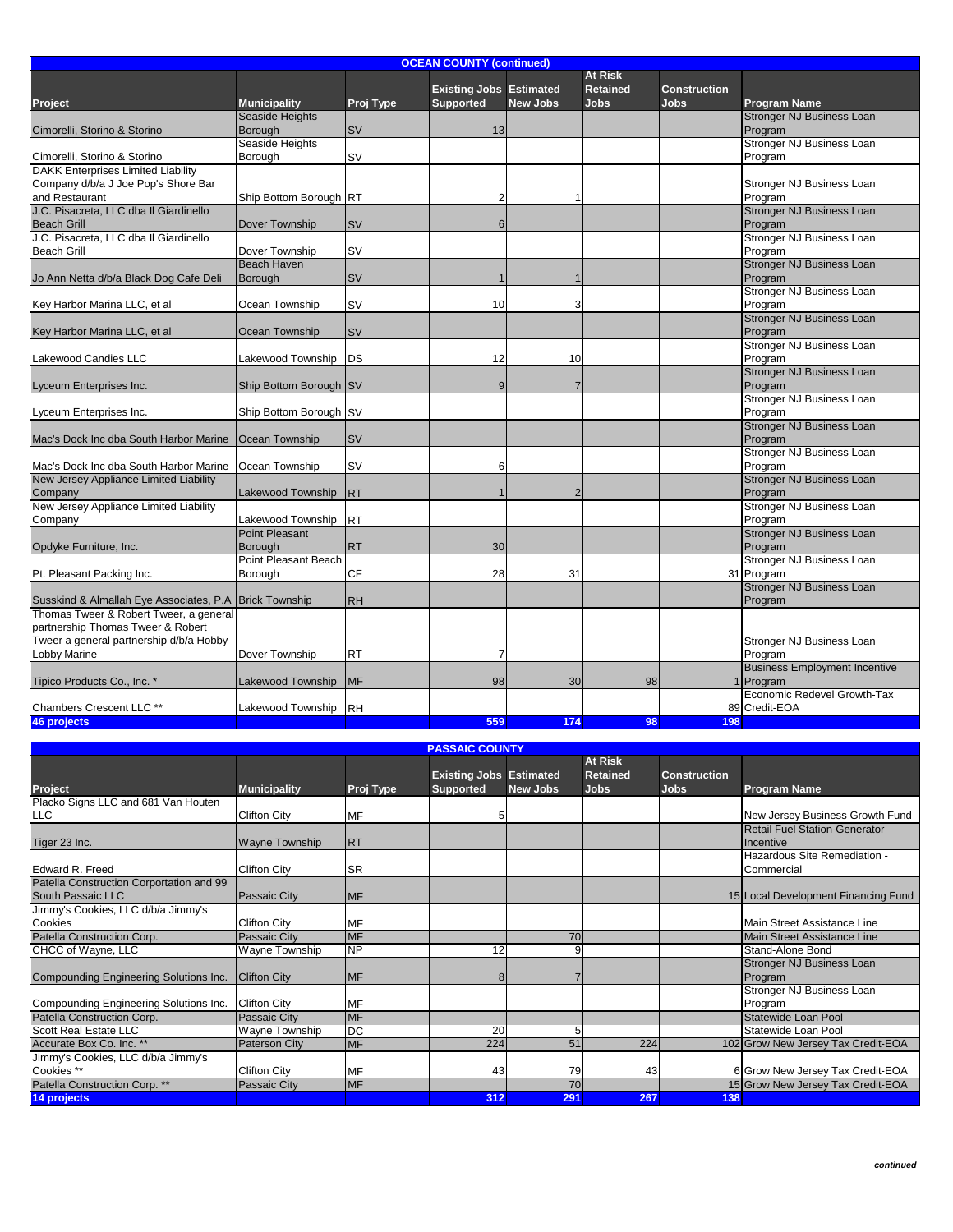|                                                      | <b>SOMERSET COUNTY</b>         |            |                                                    |                 |                                                  |                                    |                                             |  |  |  |
|------------------------------------------------------|--------------------------------|------------|----------------------------------------------------|-----------------|--------------------------------------------------|------------------------------------|---------------------------------------------|--|--|--|
| <b>Project</b>                                       | <b>Municipality</b>            | Proj Type  | <b>Existing Jobs Estimated</b><br><b>Supported</b> | <b>New Jobs</b> | <b>At Risk</b><br><b>Retained</b><br><b>Jobs</b> | <b>Construction</b><br><b>Jobs</b> | <b>Program Name</b>                         |  |  |  |
| Verizon Soucing LLC                                  | <b>Bernards Township</b>       | <b>CM</b>  |                                                    |                 |                                                  |                                    | Large Scale CHP - Fuel Cells<br>120 Program |  |  |  |
| CHA Learning Centers Inc.                            | North Plainfield<br>Borough    | <b>CM</b>  | 60                                                 | $\mathbf{3}$    |                                                  |                                    | Main Street Assistance Line                 |  |  |  |
| The Gill St. Bernard's School                        | Peapack-Gladstone<br>Borough   | .NP        | 130                                                |                 |                                                  |                                    | Stand-Alone Bond                            |  |  |  |
| 62 Veronica LLC                                      | Somerset<br><b>Bridgewater</b> | <b>IMF</b> | 15 <sub>1</sub>                                    | 35 <sub>1</sub> |                                                  |                                    | 2 Statewide Loan Pool                       |  |  |  |
| <b>Biovail Americas Corporation **</b><br>5 projects | Township                       | IOF        | 274<br>479                                         | 550<br>590      | 274<br>274                                       | 182                                | 60 Grow New Jersey Tax Credit-EOA           |  |  |  |

|                                                            |                       |            | <b>SUSSEX COUNTY</b>           |          |                 |                     |                                      |
|------------------------------------------------------------|-----------------------|------------|--------------------------------|----------|-----------------|---------------------|--------------------------------------|
|                                                            |                       |            |                                |          | <b>At Risk</b>  |                     |                                      |
|                                                            |                       |            | <b>Existing Jobs Estimated</b> |          | <b>Retained</b> | <b>Construction</b> |                                      |
| Project                                                    | <b>Municipality</b>   | Proj Type  | <b>Supported</b>               | New Jobs | <b>Jobs</b>     | <b>Jobs</b>         | <b>Program Name</b>                  |
|                                                            |                       |            |                                |          |                 |                     | <b>Retail Fuel Station-Generator</b> |
| LUKOIL North America LLC (Hardyston) Hardyston Township RT |                       |            |                                |          |                 |                     | Incentive                            |
|                                                            |                       |            |                                |          |                 |                     | <b>Retail Fuel Station-Generator</b> |
| LUKOIL North America LLC (Sussex)                          | Sussex Borough        | <b>IRT</b> |                                |          |                 |                     | <b>Incentive</b>                     |
|                                                            |                       |            |                                |          |                 |                     | <b>Retail Fuel Station-Generator</b> |
| PMG New Jersey II, LLC (Sandyston)                         | Sandyston Township RT |            |                                |          |                 |                     | Incentive                            |
|                                                            |                       |            |                                |          |                 |                     | <b>Retail Fuel Station-Generator</b> |
| PMG New Jersey II, LLC (Sparta)                            | Sparta Township       | <b>IRT</b> |                                |          |                 |                     | <b>Incentive</b>                     |
| 4 projects                                                 |                       |            |                                |          |                 |                     |                                      |

| <b>UNION COUNTY</b>                                  |                           |            |                                |                 |                 |                     |                                      |  |
|------------------------------------------------------|---------------------------|------------|--------------------------------|-----------------|-----------------|---------------------|--------------------------------------|--|
|                                                      |                           |            |                                |                 | <b>At Risk</b>  |                     |                                      |  |
|                                                      |                           |            | <b>Existing Jobs Estimated</b> |                 | <b>Retained</b> | <b>Construction</b> |                                      |  |
| <b>Project</b>                                       | <b>Municipality</b>       | Proj Type  | <b>Supported</b>               | <b>New Jobs</b> | <b>Jobs</b>     | <b>Jobs</b>         | <b>Program Name</b>                  |  |
| <b>BUF Health and Human Services</b>                 |                           |            |                                |                 |                 |                     |                                      |  |
| Corporation, Inc.                                    | <b>Plainfield City</b>    | <b>DC</b>  |                                |                 |                 |                     | <b>Direct Loan</b>                   |  |
| <b>BUF Health and Human Services</b>                 |                           |            |                                |                 |                 |                     |                                      |  |
| Corporation, Inc.                                    | <b>Plainfield City</b>    | <b>NP</b>  |                                |                 |                 |                     | <b>Direct Loan</b>                   |  |
|                                                      |                           |            |                                |                 |                 |                     | <b>Retail Fuel Station-Generator</b> |  |
| PMG New Jersey, LLC (Rahway)                         | <b>Rahway City</b>        | <b>RT</b>  |                                |                 |                 |                     | Incentive                            |  |
| Petroleum Marketing Group, Inc.                      |                           |            |                                |                 |                 |                     | <b>Retail Fuel Station-Generator</b> |  |
| (Elizabeth)                                          | <b>Elizabeth City</b>     | <b>RT</b>  |                                |                 |                 |                     | Incentive                            |  |
|                                                      |                           |            |                                |                 |                 |                     | <b>Retail Fuel Station-Generator</b> |  |
| Petroleum Marketing Group, Inc. (Linden) Linden City |                           | <b>RT</b>  |                                |                 |                 |                     | Incentive                            |  |
| Borough of Roselle Park (Roselle Park                |                           |            |                                |                 |                 |                     | Hazardous Site Remediation -         |  |
| DPW)                                                 | Roselle Park Borough SR   |            |                                |                 |                 |                     | Municipal                            |  |
|                                                      |                           |            |                                |                 |                 |                     |                                      |  |
| 3rd St Holdings, LLC                                 | Elizabeth City            | <b>DS</b>  | 20                             | 10              |                 |                     | Local Development Financing Fund     |  |
| East Grand Associates Urban Renewal                  |                           |            |                                |                 |                 |                     |                                      |  |
| Entity, LLC                                          | <b>Elizabeth City</b>     | <b>RT</b>  |                                |                 |                 |                     | <b>Real Estate Impact Fund</b>       |  |
| <b>BUF Health and Human Services</b>                 |                           |            |                                |                 |                 |                     |                                      |  |
| Corporation, Inc.                                    | <b>Plainfield City</b>    | <b>NP</b>  | 95                             | $\overline{2}$  |                 |                     | Stand-Alone Bond                     |  |
| <b>BUF Health and Human Services</b>                 |                           |            |                                |                 |                 |                     |                                      |  |
| Corporation, Inc.                                    | <b>Plainfield City</b>    | <b>NP</b>  |                                |                 |                 |                     | <b>Stand-Alone Bond</b>              |  |
| <b>Flamingo Properties LLC</b>                       | <b>Hillside Township</b>  | <b>MF</b>  | $\overline{25}$                |                 |                 |                     | 1 Stand-Alone Bond                   |  |
|                                                      |                           |            |                                | 5               |                 |                     |                                      |  |
| Puerto Rican Organization for Community              |                           |            |                                |                 |                 |                     |                                      |  |
| Education and Economic Development,                  |                           |            |                                |                 |                 |                     |                                      |  |
| Inc.                                                 | <b>Elizabeth City</b>     | <b>NP</b>  | 76                             | 10              |                 |                     | Stand-Alone Bond                     |  |
|                                                      |                           |            |                                |                 |                 |                     | Urban Transit Hub Tax Credit         |  |
| Wakefern Food Corp. *                                | Elizabeth                 |            |                                | 350             |                 |                     | 821 Program                          |  |
| D'Artagnan, Inc. **                                  | <b>Union Township</b>     | <b>WS</b>  | 115                            | 52              | 115             |                     | 20 Grow New Jersey Tax Credit-EOA    |  |
| Pollaro Custom Furniture, Inc. **                    | <b>Hillside Township</b>  | <b>MF</b>  | 50                             | 55              | 50              |                     | 4 Grow New Jersey Tax Credit-EOA     |  |
|                                                      | <b>New Providence</b>     |            |                                |                 |                 |                     |                                      |  |
| Sutherland Asset I, LLC **                           | Borough                   | OF         | 50                             | 55              | 50              |                     | 4 Grow New Jersey Tax Credit-EOA     |  |
|                                                      |                           |            |                                |                 |                 |                     | Retail Fuel Station-Generator        |  |
| ADPP Enterprises Inc. (Lopatcong)                    | Lopatcong Township RT     |            |                                |                 |                 |                     | Incentive                            |  |
|                                                      |                           |            |                                |                 |                 |                     | <b>Retail Fuel Station-Generator</b> |  |
| ADPP Enterprises Inc. (Phillipsburg)                 | Phillipsburg Town         | <b>IRT</b> |                                |                 |                 |                     | Incentive                            |  |
|                                                      | Washington                |            |                                |                 |                 |                     | Retail Fuel Station-Generator        |  |
| ADPP Enterprises Inc. (Washington)                   | Township                  | <b>RT</b>  |                                |                 |                 |                     | Incentive                            |  |
|                                                      |                           |            |                                |                 |                 |                     | <b>Retail Fuel Station-Generator</b> |  |
| PMG New Jersey II, LLC (Allamuchy)                   | <b>Allamuchy Township</b> | <b>IRT</b> |                                |                 |                 |                     | Incentive                            |  |
| 20 projects                                          |                           |            | 431                            | 539             | 215             | 850                 |                                      |  |

 $*$  Completed/Certified

**\*\* Executed pending certification**

| <b>Project Type Key</b>       |                                      |                                       |                       |  |  |  |
|-------------------------------|--------------------------------------|---------------------------------------|-----------------------|--|--|--|
| CF: Commercial<br>Fishing     | <b>EX: Exempt Public</b><br>Facility | <b>OF: Office Facility</b>            | <b>TC: Technology</b> |  |  |  |
| CM: Commercial                | GF: Government<br>Facility           | RH: Residential<br><b>Health Care</b> | WS: Wholesale         |  |  |  |
| CT: Construction THS: Housing |                                      | RT: Retail                            |                       |  |  |  |
| DC: Day Care                  | MF:<br>Manufacturing                 | SR: Site<br>Remediation               |                       |  |  |  |
| <b>DS: Distribution</b>       | NP: Not For Profit SV: Services      |                                       |                       |  |  |  |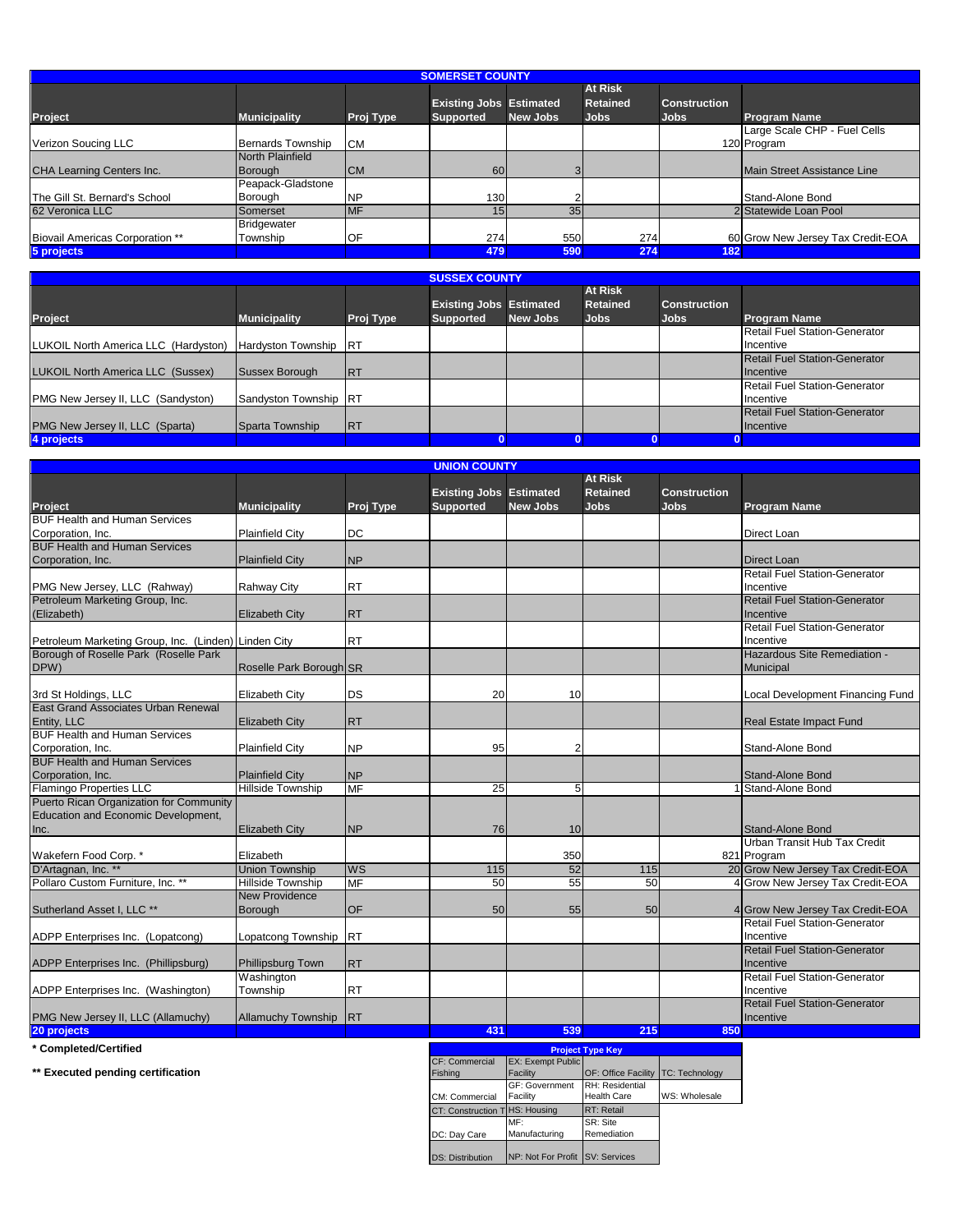# 2015 Technology Business Tax Certificate Transfer Program

|                                               | <b>2015 List of Approved Sellers</b> |                           |                  |  |  |  |  |
|-----------------------------------------------|--------------------------------------|---------------------------|------------------|--|--|--|--|
| <b>Company Name</b>                           | <b>Type</b>                          | <b>Municipality</b>       | <b>County</b>    |  |  |  |  |
| Advaxis                                       | <b>Biotech</b>                       | Princeton                 | Mercer           |  |  |  |  |
| <b>Agile Therapeutics</b>                     | <b>Biotech</b>                       | Princeton                 | <b>Mercer</b>    |  |  |  |  |
| Akers Biosciences, Inc.                       | <b>Biotech</b>                       | <b>West Deptford</b>      | Gloucester       |  |  |  |  |
| <b>Alphion Corporation</b>                    | Tech                                 | <b>Princeton Junction</b> | Mercer           |  |  |  |  |
| Angel Medical Systems, Inc.                   | <b>Biotech</b>                       | Shrewsbury                | Monmouth         |  |  |  |  |
| BioAegis Therapeutics, Inc.                   | <b>Biotech</b>                       | <b>North Brunswick</b>    | <b>Middlesex</b> |  |  |  |  |
| Cancer Genetics, Inc.                         | <b>Biotech</b>                       | Rutherford                | Bergen           |  |  |  |  |
| Catheter Robotics, Inc.                       | <b>Biotech</b>                       | Mt. Olive                 | <b>Morris</b>    |  |  |  |  |
| <b>Celator Pharmaceuticals</b>                | <b>Biotech</b>                       | Ewing                     | Mercer           |  |  |  |  |
| <b>Celldex Research Corporation</b>           | <b>Biotech</b>                       | Phillipsburg              | Warren           |  |  |  |  |
| Connotate                                     | Tech                                 | <b>New Brunswick</b>      | Middlesex        |  |  |  |  |
| Cornerstone Pharmaceuticals, Inc.             | <b>Biotech</b>                       | Cranbury                  | Middlesex        |  |  |  |  |
| CytoSorbents, Inc.                            | <b>Biotech</b>                       | Monmouth Junction         | Middlesex        |  |  |  |  |
| DataMotion, Inc.                              | Tech                                 | <b>Florham Park</b>       | <b>Morris</b>    |  |  |  |  |
| Dataram Corporation                           | Tech                                 | Princeton                 | Mercer           |  |  |  |  |
| DvTel, Inc.                                   | Tech                                 | <b>Ridgefield Park</b>    | Bergen           |  |  |  |  |
| Edge Therapeutics, Inc.                       | <b>Biotech</b>                       | <b>Berkeley Heights</b>   | Union            |  |  |  |  |
| Electromagnetic Technologies Industries, Inc. | Tech                                 | <b>Boonton</b>            | <b>Morris</b>    |  |  |  |  |
| Elite Laboratories, Inc.                      | <b>Biotech</b>                       | Northvale                 | Bergen           |  |  |  |  |
| Emisphere Technologies, Inc.                  | <b>Biotech</b>                       | Roseland                  | <b>Essex</b>     |  |  |  |  |
| Eos Energy Storage                            | Tech                                 | Edison                    | Middlesex        |  |  |  |  |
| Flowonix Medical Inc.                         | Tech                                 | Mt. Olive                 | <b>Morris</b>    |  |  |  |  |
| Glowpoint, Inc.                               | Tech                                 | <b>Murray Hill</b>        | Union            |  |  |  |  |
| Gold Group Enterprises, Inc.                  | <b>Tech</b>                          | <b>Clark</b>              | Union            |  |  |  |  |
| Hemispherx Biopharma, Inc.                    | <b>Biotech</b>                       | <b>New Brunswick</b>      | Middlesex        |  |  |  |  |
| Immunomedics, Inc.                            | <b>Biotech</b>                       | <b>Morris Plains</b>      | <b>Morris</b>    |  |  |  |  |
| Insmed Incorporated                           | <b>Biotech</b>                       | <b>Bridgewater</b>        | Somerset         |  |  |  |  |
| Ivy Sports Medicine, LLC                      | <b>Biotech</b>                       | Montvale                  | Bergen           |  |  |  |  |
| Liquid Light, Inc.                            | Tech                                 | Monmouth Junction         | Middlesex        |  |  |  |  |
| Matinas Biopharma Holdings, Inc.              | <b>Biotech</b>                       | Bedminster                | Somerset         |  |  |  |  |
| Ocean Power Technologies, Inc.                | Tech                                 | Pennington                | Mercer           |  |  |  |  |
| <b>Orthobond Corporation</b>                  | Tech                                 | <b>North Brunswick</b>    | Middlesex        |  |  |  |  |
| Rive Technology, Inc.                         | Tech                                 | South Brunswick           | Middlesex        |  |  |  |  |
| Roka Bioscience, Inc.                         | <b>Biotech</b>                       | Warren                    | Somerset         |  |  |  |  |
| SightLogix, Inc.                              | Tech                                 | Princeton                 | Mercer           |  |  |  |  |
| Soligenix, Inc.                               | <b>Biotech</b>                       | Princeton                 | Mercer           |  |  |  |  |
| Svelte Medical Systems, Inc.                  | <b>Biotech</b>                       | <b>New Providence</b>     | Union            |  |  |  |  |
| <b>SymbolicIO Corporation</b>                 | <b>Tech</b>                          | Edison                    | Middlesex        |  |  |  |  |
| VaxInnate Corporation                         | <b>Biotech</b>                       | Cranbury                  | Middlesex        |  |  |  |  |
| Voxware, Inc.                                 | Tech                                 | Hamilton                  | <b>Mercer</b>    |  |  |  |  |
| Watchful Software Inc.                        | Tech                                 | Medford                   | Burlington       |  |  |  |  |
| <b>41 companies</b>                           | \$47.4 million                       |                           |                  |  |  |  |  |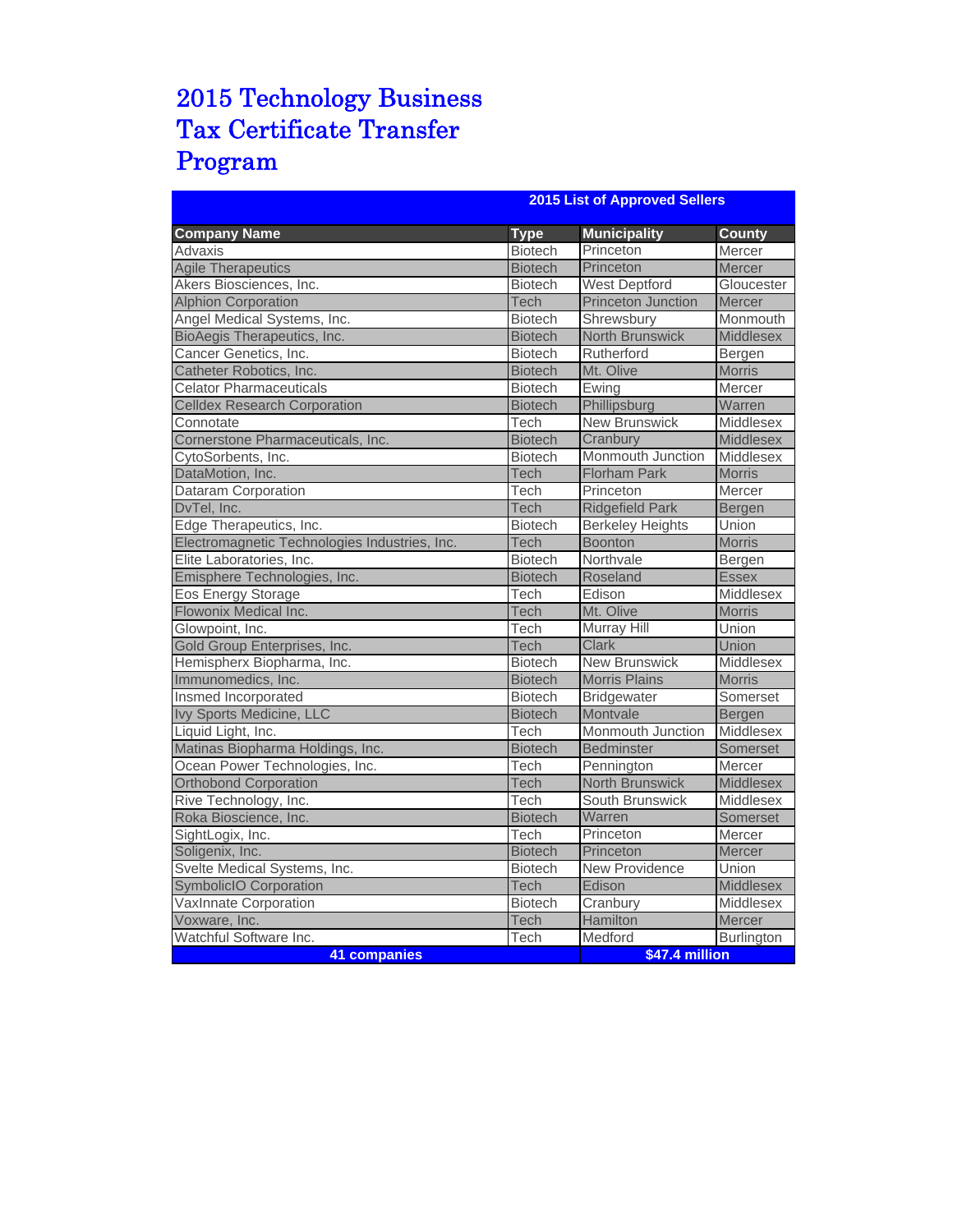## 2015 Angel Investor Tax Credit Program

| 2015 Approvals                                         |                                                 |          |                   |                                               |                                                |          |                   |  |  |
|--------------------------------------------------------|-------------------------------------------------|----------|-------------------|-----------------------------------------------|------------------------------------------------|----------|-------------------|--|--|
|                                                        |                                                 |          | <b>Tax Credit</b> |                                               |                                                |          | <b>Tax Credit</b> |  |  |
| Investor                                               | <b>Technology Company</b>                       |          | <b>Amount</b>     | Investor                                      | <b>Technology Company</b>                      |          | Amount            |  |  |
| Shaklee Corporation                                    | Just Greens LLC                                 | \$       | 100,000           | Sarathi Roy                                   | Eos Energy Storage                             | \$       | 12,500            |  |  |
| John Hui                                               | <b>Bergen Medical</b>                           | \$       | 2,500             | Timothy G. LaLonde                            | <b>Eos Energy Storage</b>                      | \$       | 17,500            |  |  |
| David W. Marx                                          | CircleBlack                                     | \$       | 25,000            | Timothy G. LaLonde                            | Eos Energy Storage                             | \$       | 5,000             |  |  |
| David W. Marx<br>Kenneth and Susan Gruskin             | <b>CircleBlack</b><br>CircleBlack               | \$       | 10,000            | David R. Quackenbush<br>David R. Quackenbush  | Innovaci Incorporated                          | \$<br>\$ | 4,000<br>2,000    |  |  |
|                                                        |                                                 | \$<br>\$ | 10,000            |                                               | Innovaci Incorporated                          | \$       | 10,000            |  |  |
| Michael J. Castellano<br>Nancy I. & Martin E. Beaulieu | <b>CircleBlack</b><br>CircleBlack               | \$       | 25,000<br>25,000  | J Henry Scott<br>Neil Desena                  | Innovaci Incorporated<br>Innovaci Incorporated | \$       | 5,000             |  |  |
| Nancy I. & Martin E. Beaulieu                          | <b>CircleBlack</b>                              | \$       | 10,000            | River Capital Associates, LLC                 | Innovaci Incorporated                          | \$       | 5,000             |  |  |
| Pinehill Investments, LLC                              | CircleBlack                                     | \$       | 25,000            | River Capital Associates, LLC                 | Innovaci Incorporated                          | \$       | 10,000            |  |  |
| Sandra Michel                                          | CircleBlack                                     | \$       | 10,000            | Andrew Brown                                  | Inpensa, Inc.                                  | \$       | 7,500             |  |  |
| Alan Merson                                            | <b>D3UC LLC</b>                                 | \$       | 2,500             | Domo, LLC                                     | Inpensa, Inc.                                  | \$       | 10,000            |  |  |
| Catherine M. Brown                                     | <b>D3UC LLC</b>                                 | $\zeta$  | 2,500             | Josh Burwick                                  | Inpensa, Inc.                                  | \$       | 7,500             |  |  |
| David Vaccari, Jr.                                     | <b>D3UC LLC</b>                                 | \$       | 2,500             | SGB Family Holdings, LP                       | Inpensa, Inc.                                  | \$       | 25,000            |  |  |
| <b>Erin and James Misgen</b>                           | <b>D3UC LLC</b>                                 | \$       | 2,500             | <b>SGB Family Holdings, LP</b>                | Inpensa, Inc.                                  | \$       | 25,000            |  |  |
| FatCube Limited                                        | <b>D3UC LLC</b>                                 | \$       | 4,992             | Alexandria Rascals, LLC                       | Inspirit Group, LLC                            | \$       | 100,000           |  |  |
| Marc A. Salvato                                        | <b>D3UC LLC</b>                                 | \$       | 2,500             | C. Parkhill Mays III                          | Inspirit Group, LLC                            | \$       | 16,666            |  |  |
| Margee S. Vaccari                                      | <b>D3UC LLC</b>                                 | \$       | 2,500             | C. Parkhill Mays III                          | Inspirit Group, LLC                            | \$       | 10,000            |  |  |
| Marie Muller-Noonan                                    | <b>D3UC LLC</b>                                 | \$       | 2,500             | David B. Pearl                                | Inspirit Group, LLC                            | \$       | 10,000            |  |  |
| Mark D. Vaccari                                        | <b>D3UC LLC</b>                                 | \$       | 2,500             | Fortuna 303, LLC                              | Inspirit Group, LLC                            | \$       | 10,000            |  |  |
| <b>Prashant Patel</b>                                  | <b>D3UC LLC</b>                                 | \$       | 2,500             | Fortuna 303, LLC                              | Inspirit Group, LLC                            | \$       | 3,000             |  |  |
| <b>Steven Merson</b>                                   | D3UC LLC                                        | \$       | 5,000             | Jane Kilcullen                                | Inspirit Group, LLC                            | \$       | 10.000            |  |  |
| Ted Calandra Sr.                                       | <b>D3UC LLC</b>                                 | \$       | 5,000             | Jane Kilcullen                                | Inspirit Group, LLC                            | \$       | 10,000            |  |  |
| William T. Guthrie                                     | <b>D3UC LLC</b>                                 | \$       | 2,500             | Jane Kilcullen                                | Inspirit Group, LLC                            | \$       | 3,055             |  |  |
| Piushbhai Patel                                        | Drug Stores II LLC                              | \$       | 6,250             | John A. Spada                                 | Inspirit Group, LLC                            | \$       | 10,000            |  |  |
| <b>Snehal Patel</b>                                    | Drug Stores II LLC                              | \$       | 6,250             | Kilcullen Family Dynasty Trust                | Inspirit Group, LLC                            | \$       | 15,000            |  |  |
| David & Leslie Rosenthal                               | Edge Therapeutics, Inc.                         | \$       |                   | Kilcullen Family Dynasty Trust                |                                                | \$       | 22,922            |  |  |
| David & Mary Comora                                    | Edge Therapeutics, Inc.                         | \$       | 1,395<br>10,462   | <b>Neil Ross</b>                              | Inspirit Group, LLC<br>Inspirit Group, LLC     | \$       | 5,000             |  |  |
| David & Susan Kalb                                     | Edge Therapeutics, Inc.                         | \$       | 13,253            | SFP Enterprises, LP                           | Inspirit Group, LLC                            | \$       | 100,000           |  |  |
| David R. Victor Revocable Trust                        | Edge Therapeutics, Inc.                         | \$       | 10,000            | SFP Enterprises, LP                           | Inspirit Group, LLC                            | \$       | 100,000           |  |  |
| DJ&J, LLC                                              | Edge Therapeutics, Inc.                         | \$       | 25,000            | <b>Timothy and Suzanne Bates</b>              | Inspirit Group, LLC                            | \$       | 5,000             |  |  |
| <b>Tianning Yu</b>                                     | Edge Therapeutics, Inc.                         | \$       | 5,000             | Alvin B. Krongard                             | Kiswe Mobile                                   | \$       | 60,000            |  |  |
| Wayne Huepenbecker                                     | Edge Therapeutics, Inc.                         | \$       | 10,000            | <b>BEMP 2012, LLC</b>                         | <b>Kiswe Mobile</b>                            | \$       | 10,000            |  |  |
| <b>Babst Family Trust</b>                              | Edge Therapeutics, Inc.                         | \$       | 5,022             | <b>BEMP 2012, LLC</b>                         | Kiswe Mobile                                   | \$       | 20,000            |  |  |
| <b>BioBrit, LLC</b>                                    | <b>Edge Therapeutics, Inc.</b>                  | \$       | 50,000            | <b>BEMP 2012, LLC</b>                         | <b>Kiswe Mobile</b>                            | \$       | 20,000            |  |  |
| <b>Brian Leuthner</b>                                  | Edge Therapeutics, Inc.                         | \$       | 1,700             | Brauchli Media Enterprises LLC                | <b>Kiswe Mobile</b>                            | \$       | 4,500             |  |  |
| <b>George Kalil</b>                                    | Edge Therapeutics, Inc.                         | \$       | 5,022             | <b>DJAC Enterprises LLC</b>                   | <b>Kiswe Mobile</b>                            | \$       | 4,500             |  |  |
| Harry Kargman                                          | Edge Therapeutics, Inc.                         | \$       | 5,000             | Hyoung Joo Kim                                | Kiswe Mobile                                   | \$       | 2,000             |  |  |
| James J. Loughlin                                      | Edge Therapeutics, Inc.                         | \$       | 7,800             | James Arthur Lynn                             | <b>Kiswe Mobile</b>                            | \$       | 30,000            |  |  |
| James J. Loughlin                                      | Edge Therapeutics, Inc.                         | \$       | 7,701             | Jeong H. Kim Revocable Trust                  | Kiswe Mobile                                   | \$       | 340,000           |  |  |
| <b>Joel Yanowitz</b>                                   | Edge Therapeutics, Inc.                         | \$       | 2,511             | <b>KB Investments LLC</b>                     | <b>Kiswe Mobile</b>                            | \$       | 13,500            |  |  |
| Paul D. Ehrman                                         | Edge Therapeutics, Inc.                         | \$       | 2,093             | Michael F. Thibault Revocable TriKiswe Mobile |                                                | \$       | 10,000            |  |  |
| <b>Robert Grinberg</b>                                 | Edge Therapeutics, Inc.                         | \$       | 10,000            | Raul Fernandez                                | <b>Kiswe Mobile</b>                            | \$       | 20,000            |  |  |
| Robert J. Spiegel                                      | Edge Therapeutics, Inc.                         | \$       | 15,000            | Samuel A. Nunn, Jr.                           | <b>Kiswe Mobile</b>                            | \$       | 10,000            |  |  |
| Roger D. Bozarth                                       | Edge Therapeutics, Inc.                         | \$       | 4,511             | <b>Scott McCune</b>                           | <b>Kiswe Mobile</b>                            | \$       | 10,000            |  |  |
| Roger D. Bozarth                                       | Edge Therapeutics, Inc.                         | \$       | 2,500             | Terence L. Seese                              | Kiswe Mobile                                   | \$       | 4,500             |  |  |
| NeuroCore Investment Partners LLC                      | ElectroCore LLC                                 | \$       | 358,300           | The Roger Mody Revocable Trust Kiswe Mobile   |                                                | \$       | 25,000            |  |  |
| <b>ETS Investors LLC</b>                               | <b>Energy Technology Savings</b>                | \$       | 105,672           | Theodore J. Leonsis Revocable Tr Kiswe Mobile |                                                | \$       | 7,000             |  |  |
| Acme Operating Company, LLC                            | <b>Eos Energy Storage</b>                       | \$       | 30,000            | Two Trey LLC                                  | <b>Kiswe Mobile</b>                            | \$       | 60,000            |  |  |
| Alina LLC                                              | Eos Energy Storage                              | \$       | 50,000            | Wentworth Capital Investments                 | <b>Kiswe Mobile</b>                            | \$       | 50,000            |  |  |
| AltEnergy Storage, LLC                                 | <b>Eos Energy Storage</b>                       | \$       | 250,000           | <b>Wim Sweldens</b>                           | <b>Kiswe Mobile</b>                            | \$       | 30,000            |  |  |
| AME Cloud Ventures, LLC                                | Eos Energy Storage                              | \$       | 50,000            | Yeon Cheon Oh                                 | Kiswe Mobile                                   | \$       | 10,000            |  |  |
| Andrew James Kelleher                                  | <b>Eos Energy Storage</b>                       | \$       | 100,000           | Zachary E. Leonsis                            | <b>Kiswe Mobile</b>                            | \$       | 3,000             |  |  |
| <b>Bruce Langone</b>                                   | Eos Energy Storage                              | \$       | 6,452             | Rasik Gondalia                                | Leading Pharma                                 | \$       | 250,000           |  |  |
| David M. Cohen                                         | <b>Eos Energy Storage</b>                       | \$       | 16,566            | <b>Ronald Gold</b>                            | Leading Pharma                                 | \$       | 250,000           |  |  |
| David Schiff                                           | Eos Energy Storage                              | \$       | 10,000            | Douglas C. Cline                              | Log Storm Security                             | \$       | 60,000            |  |  |
| David Schiff<br>Fisher EOS LLC                         | <b>Eos Energy Storage</b><br>Eos Energy Storage | \$<br>\$ | 7,500<br>50,000   | Naseem Haffar<br>Fred Beans                   | LugTrack LLC<br>Midawi Holdings                | \$<br>\$ | 12,500<br>25,000  |  |  |
|                                                        |                                                 | \$       |                   |                                               |                                                | \$       |                   |  |  |
| Glenn Oztemel<br>Glenn Oztemel                         | <b>Eos Energy Storage</b><br>Eos Energy Storage | \$       | 20,000<br>35,000  | John Benis<br>Morton Collins                  | <b>Midawi Holdings</b><br>Midawi Holdings      | \$       | 5,000<br>12,500   |  |  |
| Global Equity Partners, LLC                            | <b>Eos Energy Storage</b>                       | \$       | 10,000            | <b>Morton Collins</b>                         | <b>Midawi Holdings</b>                         | \$       | 10,000            |  |  |
| Hawthorne II Investment LP                             | Eos Energy Storage                              | \$       | 25,000            | Morton Collins                                | Midawi Holdings                                | \$       | 5,000             |  |  |
| Jerry Labowitz                                         | <b>Eos Energy Storage</b>                       | \$       | 25,000            | <b>Theodore Marcus</b>                        | <b>Midawi Holdings</b>                         | \$       | 2,500             |  |  |
| Jerry Labowitz                                         | Eos Energy Storage                              | \$       | 30,000            | Nelson Ferreira                               | Noveda Technologies                            | \$       | 22,650            |  |  |
| <b>Matthew Lenhart</b>                                 | Eos Energy Storage                              | \$       | 50,000            | Nelson Ferreira                               | Noveda Technologies                            | \$       | 30,000            |  |  |
| Michael Gamson                                         | Eos Energy Storage                              | \$       | 100,000           | Daniil Fishteyn                               | OnTimeWorks LLC                                | \$       | 12,500            |  |  |
| Richard T Weiss Living Trust                           | <b>Eos Energy Storage</b>                       | \$       | 25,000            | Rachel Lyubovitzky                            | <b>OnTimeWorks LLC</b>                         | \$       | 12,500            |  |  |

*continued*